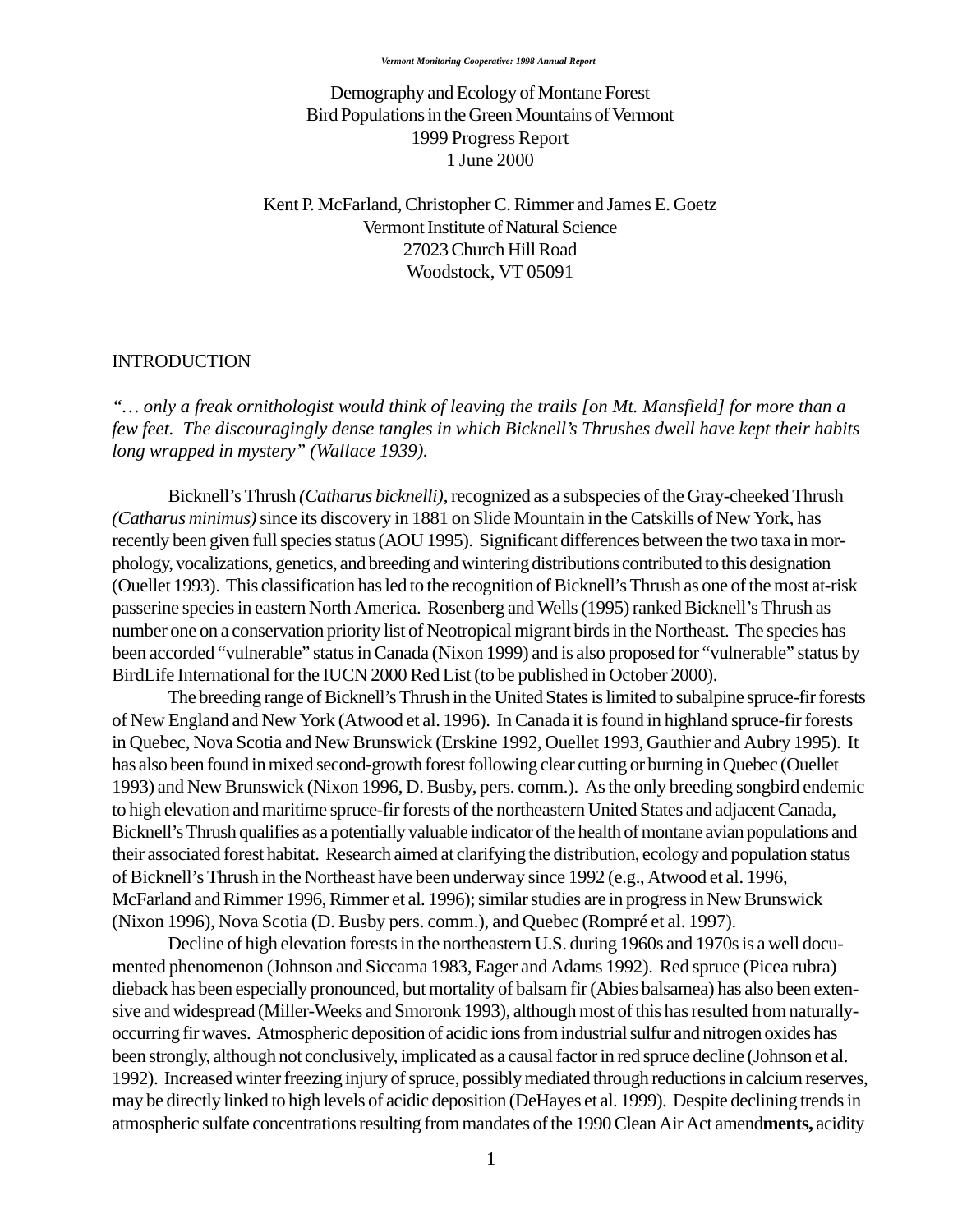of precipitation in northeastern North America does not appear to be decreasing (Scherbatskoy et al. 1999). Heavy metal toxicity from airborne pollutants has also been implicated as a contributing cause of high elevation forest decline in the northeastern U.S., particularly in the Adirondack and Green Mountains (Gawel et al. 1996), although several recent studies indicate that lead concentrations in the forest floor are rapidly decreasing (Friedland et al. 1992, Miller and Friedland 1994, Wang and Benoit 1997). These documented problems, combined with potential loss of habitat to global climate change (Prasad and Iverson 1999), other atmospheric pollutants (i.e., mercury), ski area development, telecommunication tower construction, and proposed wind power facilities make this restricted habitat one of the most vulnerable in eastern North America.

Many important questions about the ecology and stability of Bicknell's Thrush breeding populations require intensive monitoring of discrete habitat units and studies of known-identity individuals. Baseline data on population densities, territory size, movements, productivity, site fidelity, survivorship, habitat use, and the effects of human activities are needed to evaluate the conservation status of the species across its naturally fragmented, high elevation breeding range. This report summarizes breeding season field studies conducted by the Vermont Institute of Natural Science (VINS) during 1999, in an effort to investigate the effects of ski area-related activities on Bicknell's Thrush and other montane forest birds. Data collected since 1992 are incorporated into many of the analyses presented here.

#### **METHODS**

*Study areas and focal species.*— Bicknell's Thrush (BITH) and Blackpoll Warbler *(Dendroica striata*; BLPW*)* were selected as focal study species because: 1) Bicknell's Thrush is restricted to montane forests and Blackpoll Warbler is a near-obligate resident of this habitat in the Northeast (Atwood et al. 1996, Hunt and Eliason 1999); 2) Bicknell's Thrush has been ranked as the top conservation priority species in the Northeast (Rosenberg and Wells 1995); and 3) these two species and other montane forest breeding birds may be good ecological indicators of the health of this vulnerable habitat. Our intensive study sites were located in Vermont on Mount Mansfield (44º 32' N, 72º 49'W) and Stratton Mountain (43° 05N, 72° 55'W) at 900-1200m. The vegetation at both sites is dominated by balsam fir and white birch (*Betula papyrifera* var. *cordifolia*) and is described in detail by Wallace (1939). Our study sites encompassed areas extensively altered by ski trail development as well as unmanaged natural areas. Focal species nested in both unaltered and altered habitat on each mountain.

*Long-term Population Monitoring*.— Twelve sites are annually surveyed as part of our long-term population monitoring program (Table 1). At each site, 5 point counts (stations) were established at least 100 m from the nearest forest edge and 200 m apart. Each station was clearly marked and labeled with survey flagging and an aluminum tree tag. Because of park rules in Maine, points were not physically marked but were situated at sites with obvious natural markers and described in detail so as to be easily relocated.

Surveys were conducted by VINS staff biologists and volunteers. Volunteer observers were encouraged to participate in the project if they possessed a high degree of competency in both aural and visual bird identification, and could make a multi-year commitment. Survey methods consisted of unlimited distance point counts, based on the approach described by Blondel et al. (1981) and used in Ontario (Welsh 1995). The count procedure was as follows:

1) Counts began shortly after dawn on days when weather conditions were unlikely to reduce count numbers (i.e., calm winds and very light or no rain). Censusing began shortly (<1 min.) after arriving at a station.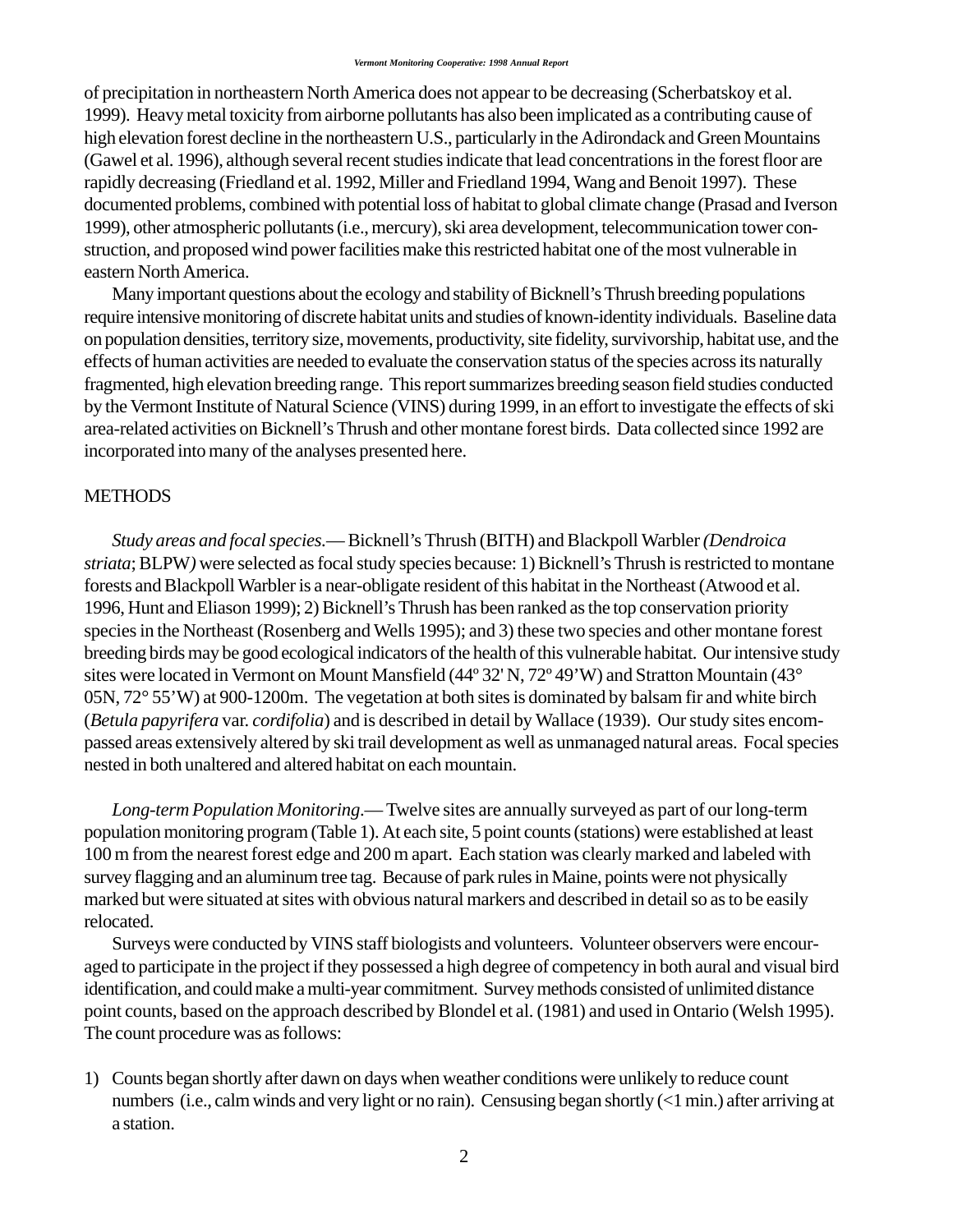- 2) Observers recorded all birds seen and heard during a 10-min sampling period, which was divided into 3 time intervals: 3, 2, and 5 mins. Observers noted in which time interval each bird was first encountered and were careful to record individuals only once. To reduce duplicate records, individual birds were mapped on standardized field cards, and known or presumed movements were noted. Different symbols were used to record the status of birds encountered (i.e., singing male, pair observed, calling bird, etc.).
- 3) Each site was sampled twice during the breeding season (except Maine due to remote locations): once during early June (ca. 1-15 June) and once during late June to early July (ca. 16 June-7 July). Observers were encouraged to space their visits at least 7-10 days apart. For each site visit, all stations were censused in a single morning and in the same sequence.

In preparing the data for population trend and power analyses, we used the higher of the 2 values recorded for each species as the station estimate for each year. Due to differences in the ability of observers to census birds, which can result in biased trend estimates (Sauer et al. 1994), only data from the same observer in consecutive years at the same site were used for trend estimates. To improve the comparability of observations at sites that experienced observer changes, data were divided into subsets corresponding to different observers. Since trends cannot be calculated from subsets of a single year, data were discarded from trend analyses if an observer surveyed a site for only one year. Kendall et al. (1996) recommended that count data from an observer's first year be removed from trend analyses due to a novice effect, which was shown to bias Breeding Bird Survey (BBS) trend results. We chose not to eliminate these data for our analyses in order to avoid further reducing sample sizes. For trend analyses, we used the estimating equations program (ESTEQN), which was generously provided by the Canadian Wildlife Service and was used to produce trend analyses for both the Ontario Forest Bird Monitoring Program and the BBS in Canada (Collins 1997). This program derives an estimate of an overall population trend as a weighted average of the trend seen on individual sites. The approach and methods behind this estimation technique are fully described in Link and Sauer (1994).

We conducted power analyses of the data for 4 species over 4 different time periods using Monitor 6.2 software (Gibbs 1995) specifically designed to estimate the statistical power of population monitoring programs to detect trends. Because the sample size required for statistical significance can be dramatically affected by the magnitude of change and the variance patterns of individual species (Welsh 1995), we calculated power using 4 species with different sample sizes and variability.

*Capture-Mark-Recapture*.— We used strategically placed mist nets in combination with tape recorded playbacks of Bicknell's Thrush vocalizations to attempt to capture and color band Bicknell's Thrushes. Up to 30 mist nets were used simultaneously to passively capture thrushes as a complement to the use of vocal lures. All passively captured Blackpoll Warblers were color banded. Detailed mensural (e.g., wing chord, weight, tarsus, culmen) and body condition (e.g., subcutaneous fat, molt, feather wear) data were recorded for all captured birds. Age and sex were determined using skull ossification, cloacal protuberance and brood patch (Pyle 1997). We aged Bicknell's Thrushes by outer rectrix shape (Collier and Wallace 1989) and/or the presence of terminal buffy streaks or spots on any greater coverts (Pyle 1997). Each individual was banded with a numbered aluminum band and three color bands to uniquely identify birds for resighting and videography. Both species were opportunistically resighted on study plots during the breeding season, although the secretive nature and occupancy of dense understory vegetation by Bicknell's Thrushes yielded few resights.

Survivorship was estimated and compared using methods described in Lebreton et al. (1992) and Cooch and White (1998) using the program MARK (White and Burnham 1999). We defined a candidate model set that included a fully parameterized global model and all reduced parameter models derived from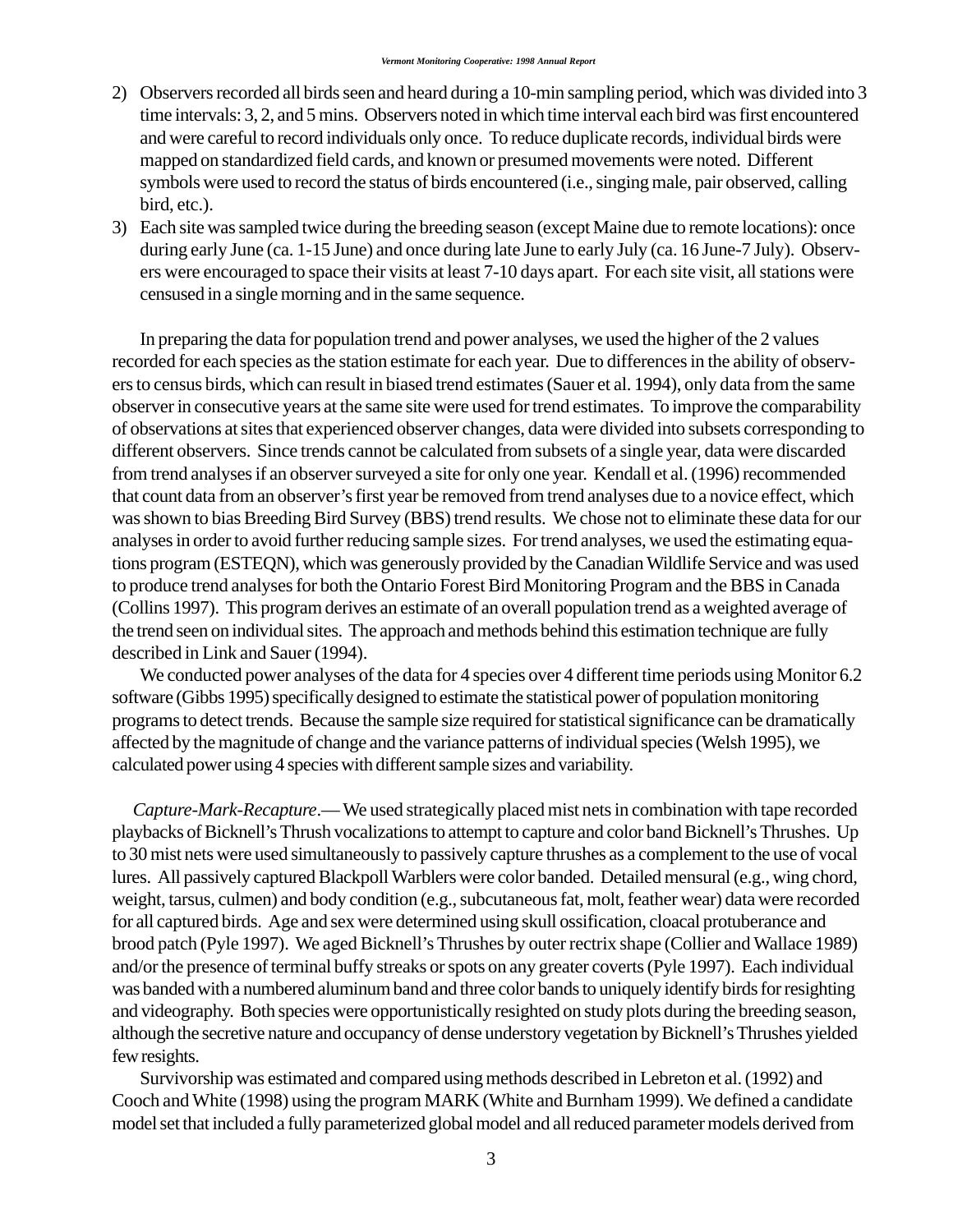the global model for a total of 16 models. Because we used only individuals that were 3 or more years old (ASY) we did not test for age differences. However, we did include sex differences in the global model. For our global model we used sex x time-dependence for both survival and capture estimates. Model notation followed Lebreton et al. (1992). The factorial structure of the models was represented by subscripting the primary parameters survivorship (F) and recapture (*P*) with "g" for sex effects and "t" for time effects. The goodness-of-fit (GOF) of the global model to the data was determined using a parametric bootstrap approach testing 1,000 bootstrap samples. We calculated a quasi-likelihood parameter to adjust for overdispersion in the data by dividing the global model deviance by the mean deviance of the bootstrap GOF samples to calculate the quasi Akaike Information Criteria (QAIC). The model with the lowest<br> $\Omega$ AIC, wes assessed as the mast requirements we get also the data. Ma<sup>3</sup>el asymptisms within the seq QAIC was accepted as the most parsimonious model for the data. Model comparisons within the candi-<br>data of more density as the density of also followibility as a smaller debt is model to Complete and date set were done by deriving an index of plausibility using normalized Akaike weights (Burnham and Anderson 1998). The ratio between weights of any two models indicates the relative degree to which a particular model is better supported by the data. To account for uncertainty in model selection we also report mean parameter estimates and associated standard errors from averaging over all models in the candidate set, weighted by Akaike model weights (Burnham and Anderson 1998, Bertram et al. 2000).

*Radio Telemetry.* -We placed miniature radio transmitters on Bicknell's Thrush adults on Stratton (1997-1999) and Mansfield (1998-1999). We used radio transmitters from two different manufacturers. All transmitters in 1997 and most (84%) in 1998 were from Wildlife Materials (model SOPB-2012) and weighed 0.9 grams with a battery life of 23 days. Some transmitters in 1998 (16%) and all in 1999 were made by Holohil Systems (model BD-2) and weighed 1.0 grams with a battery life of 60 days. In 1997 and 1998 we attached transmitters to the base of the two central rectrices using dental floss and super glue (Aborn and Moore 1997). Because of an unacceptable rate of transmitter loss in 1998 and the increased battery life available to us in 1999, we attached transmitters using a harness design (Rappole and Tipton 1991). We detected no obvious effects on behavior of radio-tagged birds (see Powell et al. 1998), but we were unable to test this directly via time budgets or movements, due to the species' secretive nature and the dense vegetation and rugged terrain on our study plots.

We relocated radio-tagged individuals with Wildlife Materials TXR-1000 receivers and 3-element, hand-held Yagi antennas using homing or triangulation techniques (White and Garrott 1992). Homing locations were determined by identifying vocalizing birds, quietly approaching individuals to pinpoint locations visually, or by circling the signal area in small habitat islands while walking the surrounding grassy ski trails. Locations were mapped in the field on detailed maps of the study areas, and observers ranked point accuracy on a scale of 0-3 (0=exact, 1= $\sim$ 10m, 2= $\sim$ 25m, 3= $\sim$ 50m radius).

Triangulation data were analyzed using LOAS 1.0 software (Ecological Software Solutions 2000). Field tests of bearings to transmitters resulted in a standard deviation of  $20^{\rm o}$  which we used to estimate point locations. Transmitter locations with 3 or more bearings were estimated with Maximum Likelihood Estimator (MLE; Lenth 1981) with a 95% confidence ellipse estimated using chi squared method. We used best biangulation when MLE failed or there were only 2 bearings. Best biangulation calculates all intra-bearing angles and selects the bearings whose angles are closest to  $90^{\circ}$  and calculates an error polygon using our 150 bearing standard deviation (Ecological Software Solutions 2000).

*Nest monitoring and provisioning.* -Nests were located by systematic searches, by following radio tagged females during incubation (BITH only), and by observing parental behavior. The chronology and status of all active nests were monitored every 1 to 4 days by checking nest contents, either directly or remotely via binoculars, or by radio telemetry monitoring of females (BITH only). Nest monitoring and vegetation data collection were generally conducted according to guidelines established by the Breeding Biology Research and Monitoring Database Program (BBIRD; Martin and Geupel 1993, Martin et al.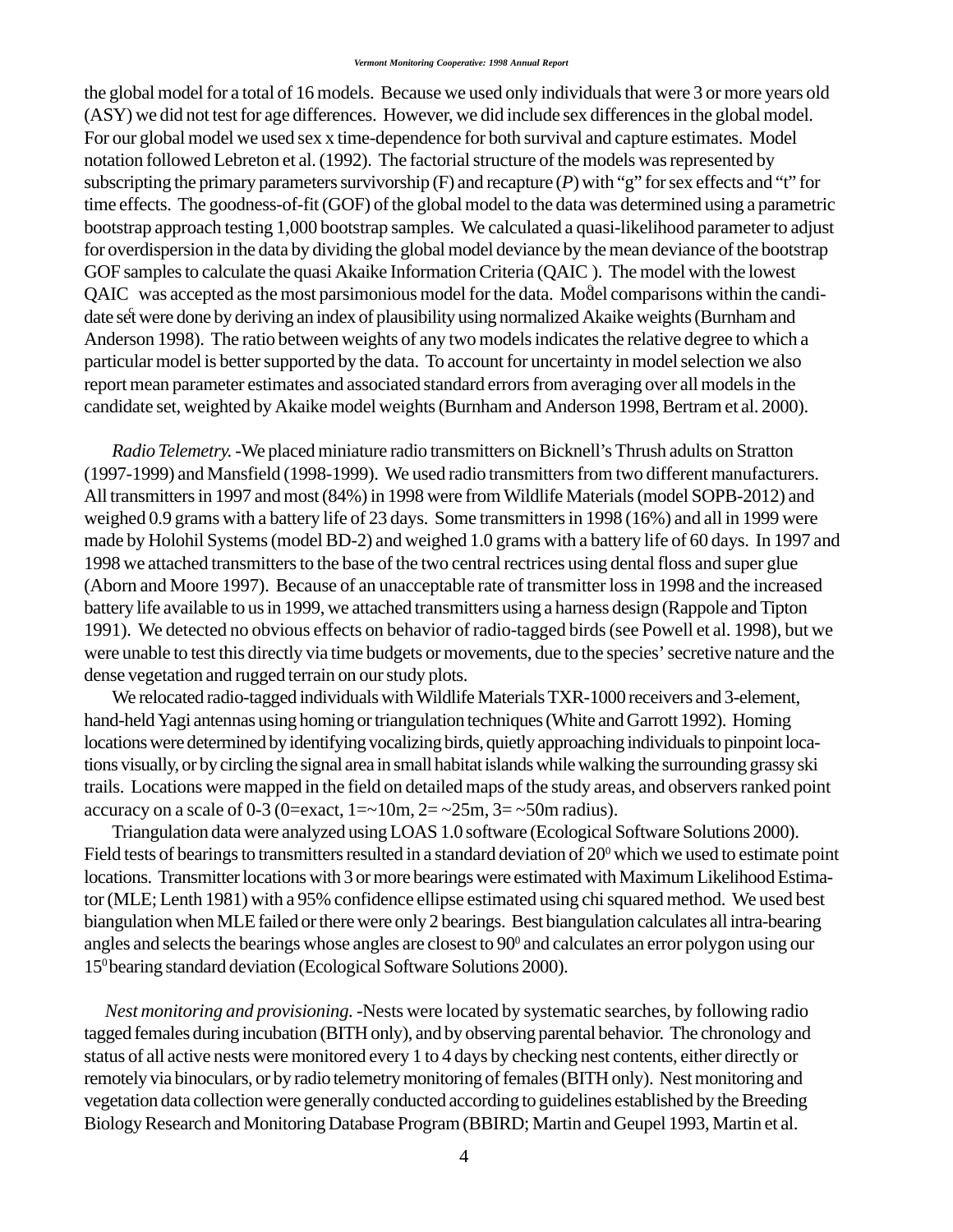#### 1997).

Because most nests were found after the onset of incubation, nest initiation (day first egg was laid) was calculated from known changes in nesting period (hatching or fledging), assuming one egg per day was laid, and from average values for incubation and fledging periods. When a nest failed during incubation, we calculated the first day of incubation as: date found – ([incubation period – observation days]/2). Nests that fledged at least one young were considered successful.

We evaluated nest success of Bicknell's Thrush and Blackpoll Warbler using Mayfield estimates (Mayfield 1961, 1975) as modified by Johnson (1979) and Hensler and Nichols (1981). Half the number of days between subsequent visits over which a nest was depredated was added to the number of previous days the nest survived to obtain the total number of days the nest survived. We excluded all nests whose status was unknown or undetermined, as well as any nests that we felt may have failed due to research activities. We compared survival probabilities between years and between ski areas and natural areas using CONTRAST (Sauer and Williams 1989). We have not yet calculated Mayfield estimates for additional species monitored.

In 1997 we constructed crude blinds at six Bicknell's Thrush nests to observe adult feeders for a total of 57.4 hours. We did not use these data for chick provisioning analyses because it appeared that some adult behavior was compromised by our presence in the blinds. In 1998 and 1999, nests were videotaped during the nestling stage using a Sony CCD-TR516 Hi-8 Handycam. The camera was mounted on a tripod or a nearby treetop 3-5 m from the nest and usually concealed with camouflage mesh. We taped 96 sessions (one session = 2-4 hours) for a total of 288.8 hours of video tape at 21 nests. Recordings were transferred to VHS video tapes and reviewed on a Sony SLV-679HF video cassette recorder. All tapes were analyzed by one observer (Marc Pickering) who identified adults feeding chicks by observing one or more of the following unique characteristics: colored leg bands, radio transmitter antenna (e.g., if only female had transmitter), unique breast spot patterns, or a behavioral action displayed only by females (e.g., brooding or puffing of breast feathers on the nest rim). A nest was considered to have only one male provisioning if we obtained >6 hours of video tape and < 20% of visits were of unidentified individuals (Table 18). We chose 6 hours because we were able to detect >90% of all provisioning males and 100% of females within that period (Fig. 1). Additionally, we used mist net captures of males in nets placed within 5m of a nest while adults were actively feeding chicks (*n*= 4 males identified), opportunistic visual observations at the nest  $(n=2)$ , and observations of fledged chicks shortly after they left the nest  $(n=2)$ .

The quality of each recording session was ranked by the reviewer  $(1=poor, 2=good, 3=excellent)$ . Because poor quality tapes contained many unidentified visits, only quality 2 and 3 tapes (71.9% of tape hours) with >6 total hours of video tape containing < 20% unidentified adult visits were used for chick provisioning analyses  $(n = 10 \text{ nests})$ .

We used the raw feeding rate (total number of trips) to compare among individual males and between total male provisioning rates and female provisioning rates within each brood. To compare each male's and female's overall provisioning rates to those of individuals at other broods, we combined multiple observation samples on each brood. We controlled for variations in brood size, the complex relationship between nestling age and provisioning, and the uneven number of observation days and hours at each brood. Following Westneat (1995), among each sex we separately calculated the deviation of each adult's provisioning rate (number of trips/hour/chick) from the mean provisioning rate for each day of brood age  $($ day 1 = day first egg hatched) using both years of video data. We used the mean deviations for each adult at each brood over all days as the index of provisioning for that nest relative to that of other adults in the population. Negative scores indicated lower than average provisioning rates and positive scores indicated rates above the population mean. We observed some individuals in more than one year of the study and at multiple nests each year. However we considered each brood to be an independent event.

We collected nest site and habitat data using Breeding Biology Research & Monitoring Database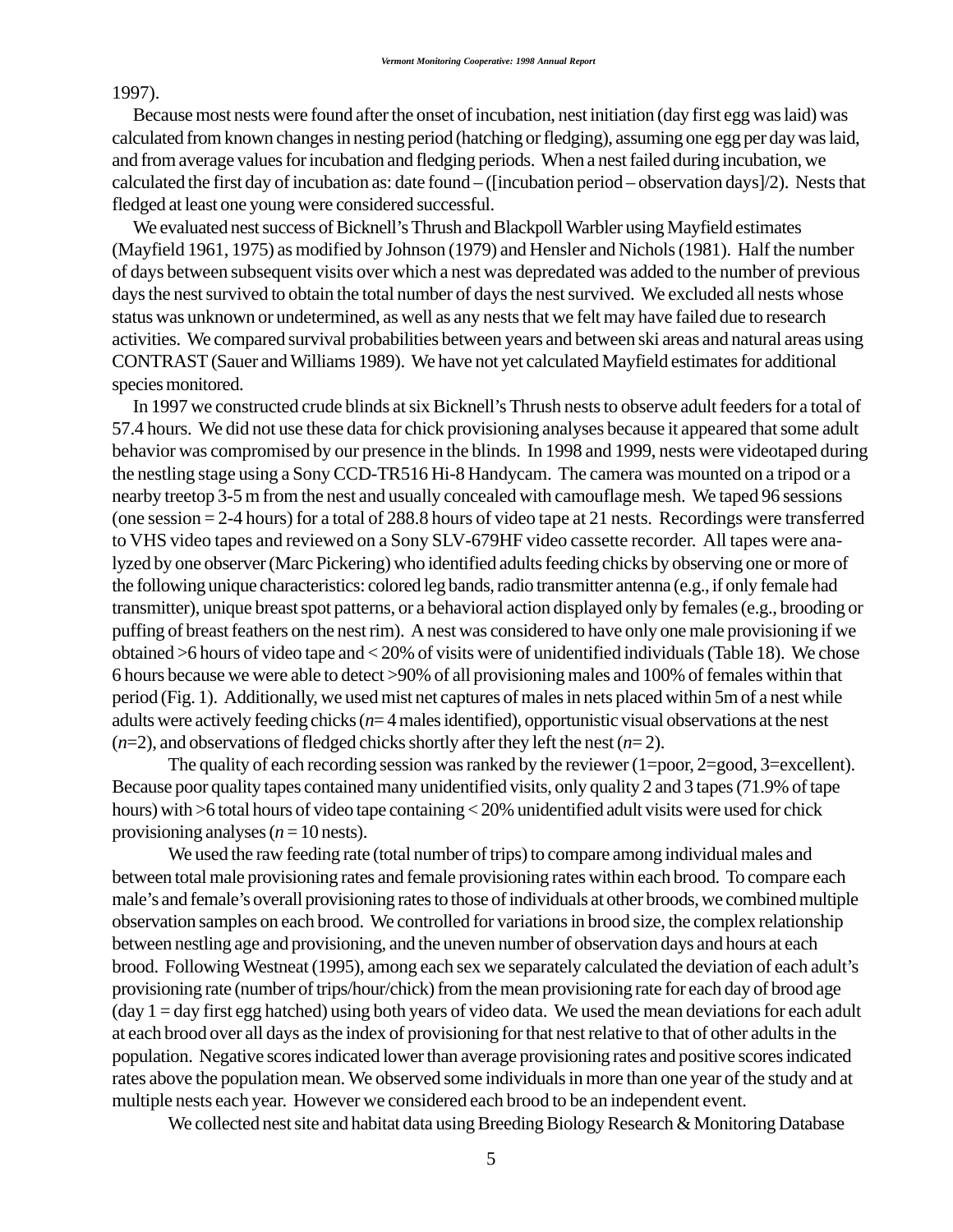(BBIRD) protocol for all Bicknell's Thrush, Swainson's Thrush (*Catharus ustulatus*) and Blackpoll Warbler nests as well as for some nest sites of other species (Martin et al. 1997). Nest habitat characteristics were measured after the termination of nesting. We measured over 50 variables at each nest site. Using nest data through 1997, we attempted to identify vegetation parameters at both the nest-site (5m radius) and nest-patch (11.3m radius) that characterize Bicknell's Thrush nesting habitat. To do this we used stepwise discriminant function analysis (DFA) with the following 22 variables derived from field data:

A) ground cover ocular estimate in 5m radius:

- $1)$  shrubs <50cm tall
- 2) ferns
- 3) moss
- 4) grasses and sedges
- 5) forbs
- 6) bare ground
- 7) leaf litter
- 8) downed logs
- A) number of woody stems >50cm tall and <8cm diameter at 10cm above ground in 5m radius:
- 1) standing dead stems
- 2) conifers
- 3) white birch
- 4) mountain ash
- 5) all other deciduous species
- 6) mean litter depth
- 7) mean top canopy height
- A) small live stems (8-23cm DBH) in 11.3m radius:
- 1) conifers
- 2) white birch
- A) large live stems (>23cm DBH) in 11.3m radius:
- 1) conifers
- 2) white birch
- A) total live tree stems >8cm in 11.3m radius:
- 1) mountain ash
- 2) all other deciduous species
- 3) all standing dead trees >12cm DBH

Arcsine and logarithmic transformations were performed to normalize the percentage and nonpercentage data, respectively. We compared the microhabitat data at nest sites with three different null data sets from the same montane fir forest used by Bicknell's Thrush (non-use sites >35m from each Bicknell's Thrush nest in random direction but on same contour, nest sites of all other species, and Swainson's Thrush nest sites). Original variables selected by DFA were correlated with the discriminant function to examine their importance. We have not yet analyzed nest habitat features for Blackpoll Warbler.

*Artificial nest predation*.- We conducted nest experiments on both Mt. Mansfield and Stratton Mountain in 1997 and 1998 to determine the relative effects of a variety of human disturbances upon opencup songbird nesting. Artificial nests were made of wicker and were similar in size to natural Bicknell's Thrush nests. Nests were left exposed outside for at least 2 weeks before use. We wore gloves and rubber boots while handling and deploying nests and eggs. Each nest was supplied with two Bobwhite *(Colinus virgianus)* eggs. To attempt to identify predators, in 1998 we added one clay egg similar in size to a Bicknell's Thrush egg. We wired it to the nest bottom so that predators would be more likely to leave it after handling. Each basket was placed in a situation that closely approximated actual Bicknell's Thrush nest locations.

In 1997 we deployed 200 nests on each mountain, with 50 nests spaced at least 25m apart in each of 4 treatments, which included: 1) hiking trail edge, 2) ski trail edges adjacent to contiguous forest, 3) edges of forest islands surrounded by ski trails, and 4) natural, relatively undisturbed large forest tracts. In 1998 we placed 250 artificial nests on each mountain, divided equally between the four treatments used in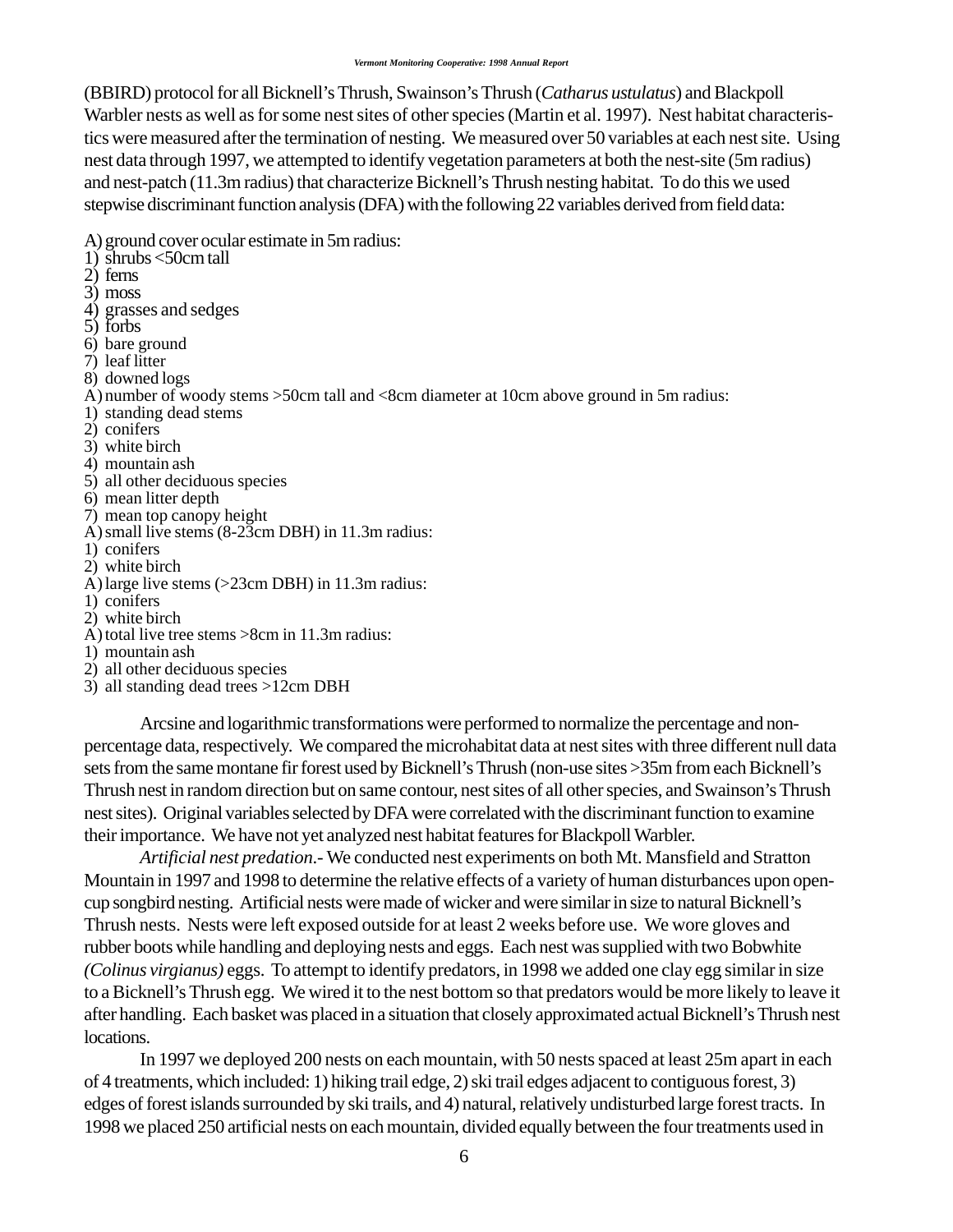1997 and an additional treatment of interior areas of large forest islands surrounded by ski trails. Nests were exposed first on Stratton Mountain in mid-June, then on Mt. Mansfield during late June. Rigorous statistical analyses have yet to be completed for these trials.

In 1997 and 1998 we were unable to deploy automatic cameras at artificial nests due to funding constraints. In 1999 we attempted to use four sets of automatic 35mm cameras attached to Trail Master active infrared monitors to determine the identity of predators visiting nests. The infrared beam passed over a natural Bicknell's Thrush nest collected the prior year with a clutch of two House Sparrow (*Passer domesticus*) eggs.

*Paternity analysis*.- Genetic analyses are being completed by James Goetz for partial fulfillment of a Masters of Science degree in Dr. Therese Donovan's laboratory at SUNY College of Environmental Science and Forestry in Syracuse, New York. DNA was extracted from each blood sample (Chomczynski et al. 1997,) and analyzed using 6 polymorphic microsatellite primers from Swainson's Thrush (T4, T5, T10, T28, T32). For each microsatellite primer set 50 ng of DNA was used in a polymerase chain reaction amplification with forward and reverse primers for a particular locus, one of which is end-labeled with a radioisotope (P-33). The radioactive product is electrophoresed on a polyacrylamide sequencing gel. The radioactive gel is used to expose x-ray film. Using clones of known size as a reference, bands on the developed film are used to visually score allele sizes (L. Gibbs, pers. comm.). The allele scores are used to determine paternity through likelihood-based parentage inference using co-dominant marker data with CERVUS 1.0 software (Marshall et al. 1998).

*Home range location, size and movements of Bicknell's Thrush.* –Breeding season home ranges were defined as the area used by an individual from 1 June to 31 July each season. We determined home range size and location using the non-parametric kernel method (Worton 1989) calculated with ArcView 3.2 (Environmental Systems Research Institute, Inc.) and Animal Movement Analyst 2.04 (Hooge and Eichenlaub 1997). We used a fixed kernel with the smoothing factor determined by least-squares crossvalidation (Seaman and Powell 1996, Seaman et al. 1999). We calculated both the 95% (area the bird actually used) and 50% contours (core area of activity) for individuals with a minimum of 30 locations (Seaman et al. 1999). We used only those locations that were more than 5 min apart based on the general rule that locations  $t$  and  $t$  can be considered independent if the period between them is sufficient to allow the individual to move from one end of its home range to the other (White and Garrot 1990). Field experience suggested that thrushes could fly from one end to the other in much less time. Locations of individuals known to be on the nest (e.g., brooding females) were excluded.

*Home range overlap*. –We calculated a static home range interaction of neighboring thrushes from the kernel home range (KHR) using the following equations (White and Garrot 1990):  $S = A /A$  and  $S =$ A /*A* where *A* and *A* are the total KHR areas of thrush 1 and 2, *A* is the area of overlap, yielding the proportion of animal 1<sup>2</sup> home range overlapped by animal 2 (*S*) and the proportion of animal 2's home range overlapped by animal 1 (*S*). This statistic is limited in that it does not imply any mutual awareness among the tracked thrushes, however a more rigorous dynamic interaction statistic in which individuals are tracked simultaneously was not possible due to logistic and environmental constraints.

# RESULTS AND DISCUSSION

*Baseline population monitoring*.- We have established point count routes on 10 mountains in Vermont, 3 mountains in Maine and 1 mountain in Massachusetts (Table 1). Eleven of these sites (69%) have been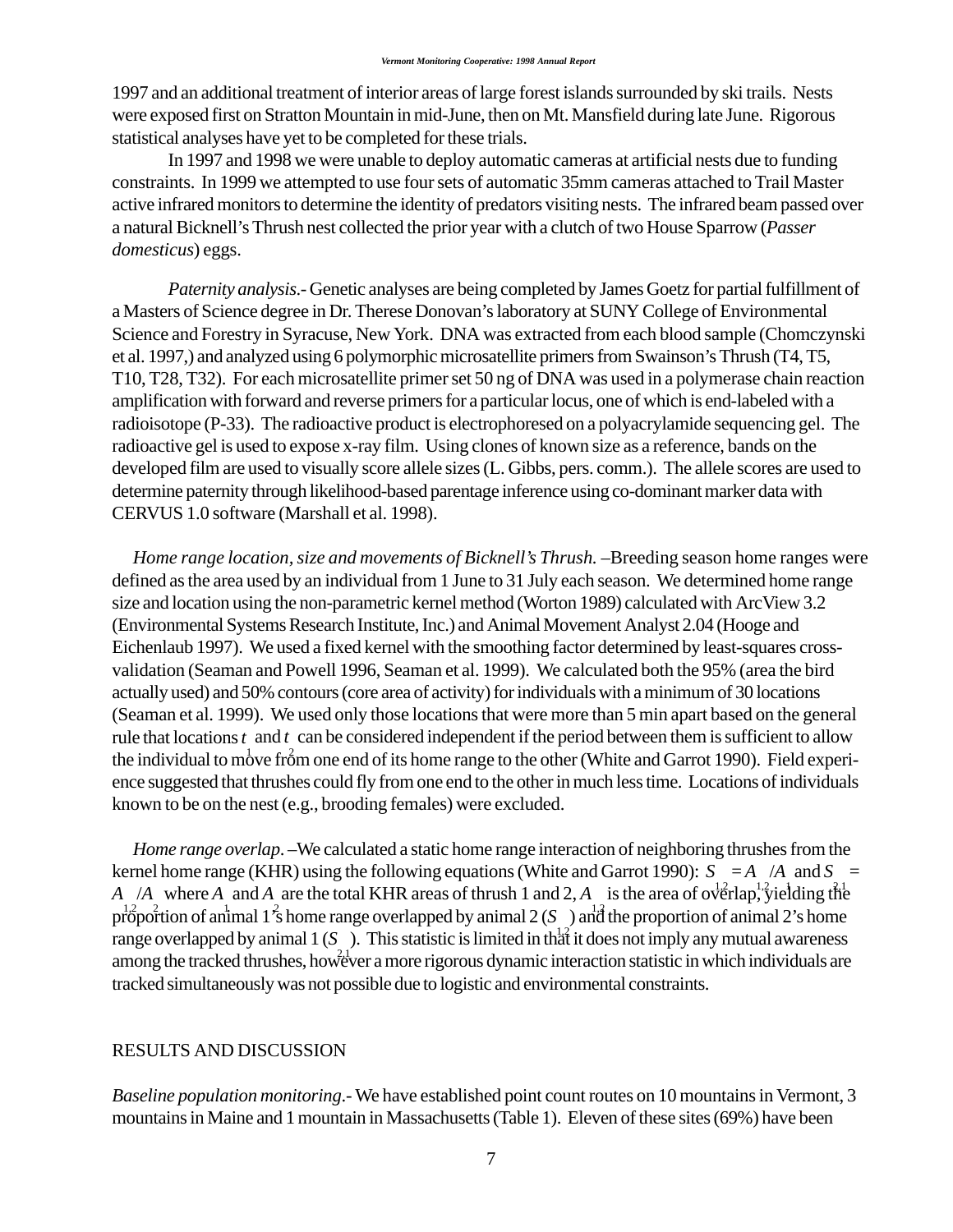adopted by experienced volunteer birders for long-term monitoring. The remaining five sites are completed each year by VINS staff. We are currently finishing data entry and error checks and will have statistical power estimates and preliminary short term trend results by 31 December 2000. Exploratory power analysis will enable us to identify the number of point count routes necessary to detect population trends over various time periods.

Additionally, we have obtained startup funding from USFWS Region 5 to begin a landscape level citizen science monitoring project in the Green Mountains. Dubbed Mountain Birdwatch, this project will begin in June of 2000. The aim of the project is to use as many volunteers as possible, regardless of their birding expertise. We chose to monitor 5 bird species (Bicknell's Thrush, Blackpoll Warbler, Swainson's Thrush, Winter Wren *[Troglodytes troglodytes]*, White throated Sparrow *[Zonotrichia albicollis]*)and 1 mammalian nest predator (Red Squirrel *[Tamiasciurus hudsonicus]*). A full project description and registration can be found on VINS' web site: http://www.vinsweb.org/conservation/citizenscience/ mtnbirdwatch.html.

*Survivorship and recruitment*.- We captured and marked a total of 48 ASY females and 91 ASY males on 4 intensive study plots from 1992-98 (Tables 2 and 3). On the Mount Mansfield study plots we captured 21 females and 43 males from 1992-98 on MANS, 13 females and 21 males from 1995-98 on RABR. Because the OCTA study plot on Mt. Mansfield has only been used for 2 years, we were unable to analyze those data. On the Stratton Mountain study plots we captured 2 females and 11 males on STRA and 12 females and 16 males on STRB from 1997-98.

The data for the MANS plot adequately fit the global model  $\{F \mid P \}$  (P>0.093). We adjusted for overdispersion in the data using 1.7332. The most parsimonious model in the candidate model set was no sex or time dependence for either parameter (Table 4). This model was nearly 2.7 times better supported by the data than a model for which adult survivorship varied by sex  $(0.49438/0.18573 = 2.67)$  and over 2.7 times better supported than a model where capture probability varied by sex (0.49438/0.18206 = 2.72). Survivorship was estimated to be 54.7% (+ 6.5% SE), with parameter estimates averaged over all the models in the candidate set ranging from 54% to 55.8% (Table 5).

The RABR plot data adequately fit the global model  $\{F \mid P \}$  (P>0.13). We adjusted for overdispersion in the data using 1.38572. The most parsimonious motion in the candidate model set showed no sex or time dependence for survivorship, but sex dependence for capture (Table 6). This model was over 2.5 times better supported by the data than a model for which for which both parameters varied by sex  $(0.45579/0.17885 = 2.55)$ , and it was over 2.6 times better supported than a model where neither parameter varied by sex or time  $(0.45579/0.16987 = 2.68)$ . Survivorship was estimated to be 74.8% ( $\pm$  8.6%) SE), with parameter estimates averaged over all the models in the candidate set ranging from 71.9% to 79.1% (Table 7).

The STRB plot data adequately fit the global model  $\{F \mid P \}$  (P>0.78). We adjusted for overdispersion in the data using 2.45. The most parsimonious model in the candidate model set had no sex or time dependence for either parameter (Table 8). However, this model was only slightly better supported by the data than three models in which parameters varied by time  $(0.15875/0.14451 = 1.1)$ , making model selection difficult. Survivorship was estimated to be 73.9%  $(\pm 10.1\%$  SE), with survivorship estimates averaged over all the models in the candidate set ranging from 75.6% to 88.3% (Table 9).

The data for the STRA plot adequately fit the global model  $\{F \mid P \}$  (P>0.35). We adjusted for overdispersion in the data using 1.0683. The most parsimonious model in the candidate model set was no sex or time dependence for either parameter (Table 10). This model was over 3 times better supported by the data than a model for which adult survivorship varied by sex  $(0.38975/0.12527 = 3.11)$  and a model where capture probability varied by time  $(0.38975/0.11256 = 3.46)$ . Survivorship was estimated to be 94.6% (+ 28.4% SE), with parameter estimates averaged over all the models in the candidate set ranging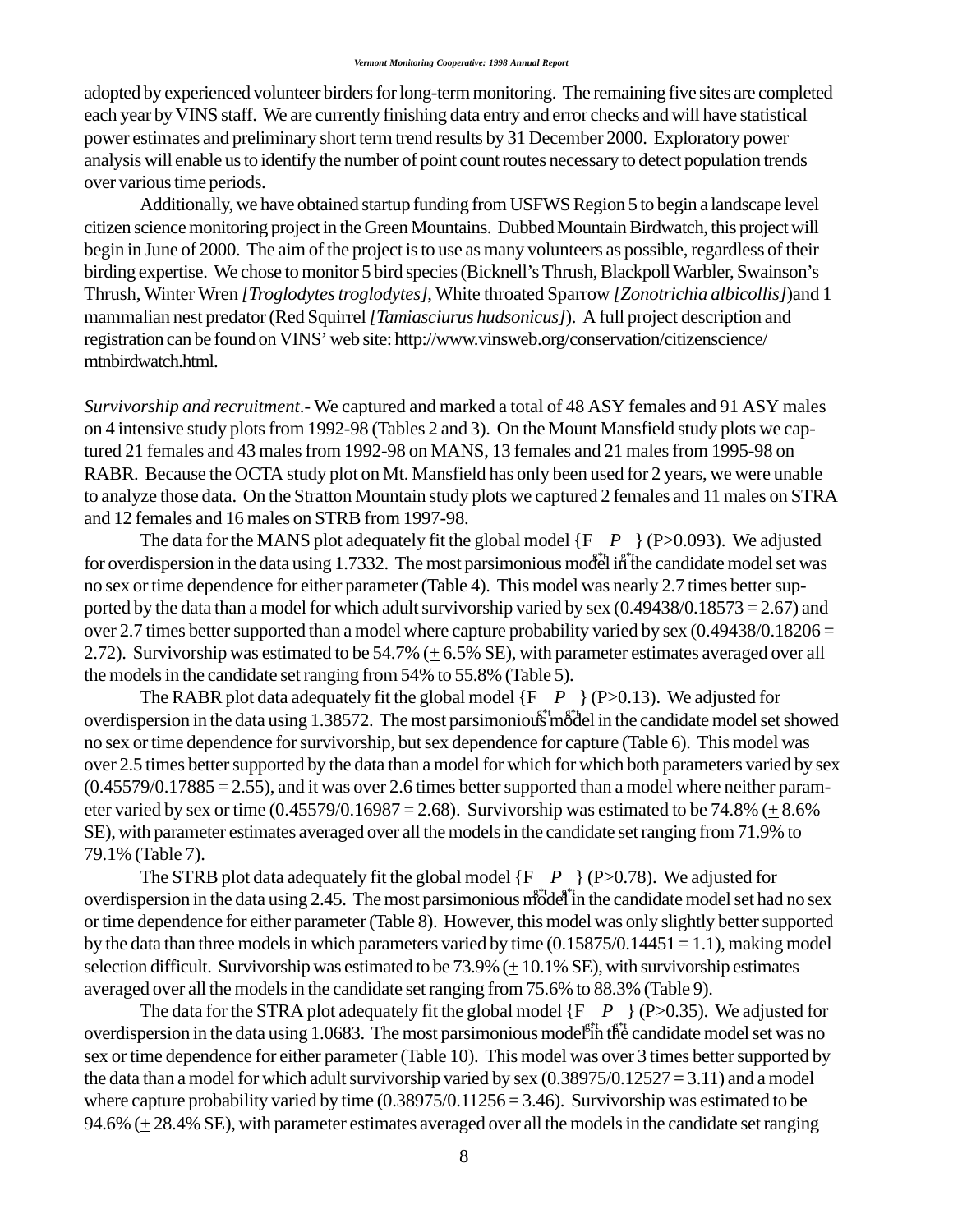from 86.1% to 94% (Table 11). The data from STRA are sparse in both time and individual capture histories, producing very imprecise parameter estimates.

We compared the survivorship of ASY Bicknell's Thrush on STRA (natural area) with STRB (ski area) to begin to explore if adult survivorship may be compromised on impacted areas. The data adequately fit the global model { $F$  *P* } (P>0.23). We adjusted for overdispersion in the data using 1.5135. The most parsimonious model in the candidate model set was no plot or time dependence for either survivorship or recapture probabilities. Survivorship was estimated to be  $80.7\%$  ( $\pm$  0.12) and recapture was 86.7% ( $\pm$ 0.13). This model was 2.9 times better supported than the model were survivorship was group dependent  $(0.12079/0.04408 = 2.9)$ . Additionally, a likelihood ratio test between the reduced model {F. *P.* } and the more general model {F  $P$ .} was not significant ( $x^2$ =2.451, df = 1, P=0.1175).

Our intensive mark-recapture study provides the first meaningful estimates of adult Bicknell's Thrush survival. The precision of the estimates are poor on Stratton Mountain because of the scant data in both time and individual capture histories (i.e., recapture probabilities are very high over a short period). As our mark-recapture studies continue, the parameter estimates on each plot will become more robust and modeling will become more sophisticated, including covariables such as age class.

Bicknell's Thrush recruitment, i.e., the number of second year (SY) birds captured each breeding season, was weakly correlated to the previous season's productivity on each mountain. A Pearson correlation of all plots and years yielded no relationship (Bartlett Chi-square statistic: 0.008 df=1 P= 0.929). However, one year on RABR plot was an extreme outlier (1996, 7 SY birds, 0.846 daily nest survival). When we removed this outlier the data were much more strongly correlated (Bartlett Chi-square statistic: 3.892 df =  $1 P = 0.049$ ). We are currently analyzing Blackpoll Warbler recruitment data.

*Nesting parameters and habitat selection.*— To our knowledge, there have been only 13 carefully monitored Bicknell's Thrush nests (Wallace 1939) prior to our study. To adequately assess this species' conservation status, we believe that a full understanding of its breeding ecology and nesting biology is necessary.

Nest building commences in early June, with the earliest confirmed date on 1 June 1998, when several pieces of moss were found loosely woven into a circular pattern. Clutch initiation begins shortly thereafter and clutch sizes ranged from 2 (2% of all nests), to 3 (51% of nests), to 4 (47% of nests) eggs. Breeding synchrony peaked during weeks 24 and 25 in each year and declined rapidly thereafter, with a mean of 27  $(+4.6$  SD) days between first and last clutch initiation attempts on Mansfield and  $27.3 (\pm 7.8$  SD) days on Stratton. Eggs hatched after 11.6 ( $\pm$  1.4 SD) days of incubation ( $n = 34$  nests), and young fledged 11.6 ( $\pm$ 1.1 SD) days after hatching (*n* = 41 nests). By 15 July, 71% of broods had fledged. Bicknell's Thrush are single brooded, but may re-nest after early season failures (21% of failed females were known to re-nest, but the actual proportion was likely higher). Clutch size was 2 or 3 eggs in all re-nesting attempts.

Preliminary data analysis indicates that habitat at Bicknell's Thrush nest sites was characterized as young to mid-successional or chronically disturbed montane forest (Table 12), suggesting that Bicknell's Thrush may be a natural disturbance specialist. Disturbances in the montane forest can be both frequent but episodic, or chronic. Areas that receive chronic disturbance include ridgelines exposed to severe weather events and rime ice, both of which often damage trees and slow growth, creating a 2-3m tall krummholtz type forest. Natural disturbances on side slopes include insect damage, debris slides, and fir waves (Marchand 1984, Reiners and Lang 1979, Sprugel 1976). Additionally, anthropogenic disturbances such as ski trail development and maintenance, roads, and hiking trails often mimic natural disturbances. Some disturbed conditions on ski areas can persist for long periods because the trees are exposed to chronic wind damage on some edges (Harrington 1986, Rizzo and Harrington 1988). On the Stratton Mountain ski area plot, most Bicknell's Thrush nests were situated along trail edges (mean distance  $7.5 \text{ m} \pm 6.6 \text{ SD}$  from edge). Only 2 nests were > 20 m from the edge. It should be noted that these nest locations were not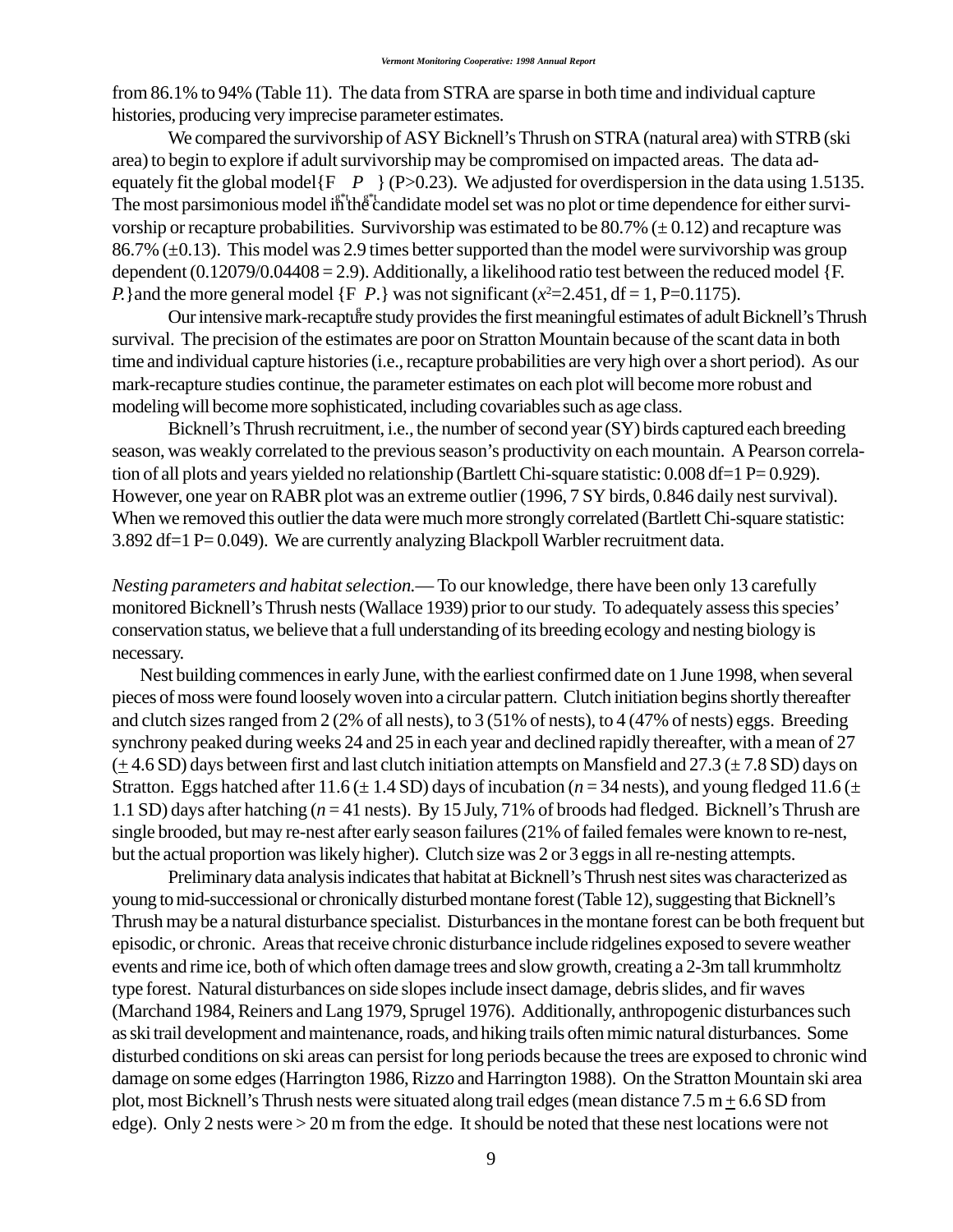biased by search effort because they were found by capturing a female and finding her nest with radio telemetry.

Bicknell's and Swainson's thrushes selected different nest site habitats (Table 12). Swainson's Thrush nest sites were located in areas of more mature trees characterized by lower stem densities, larger and taller trees, and more openings with ferns and grasses/sedges. Future data analyses will incorporate all our nest data and will include comparisons of successful nests verses depredated nests, and nest position parameters (e.g., concealment, distance from edge, height of nest).

Like Bicknell's Thrush, Blackpoll Warbler has been remarkably understudied (Hunt and Eliason 1999). We are currently examining nesting parameters and habitat selection for 150 monitored nests of this species. We monitored an additional 241 nests of 18 species (Table 21). We will be examining these nests to determine if there is a relationship between ski trail proximity and nest success.

*Productivity*.— Probability of nesting success for Bicknell's Thrush varied between 1.1% and 83.9% (Table 13), and for Blackpoll Warbler 5.7% to 79.6% (Table 14). Nest success was strikingly biennial. Field observations indicated to us that large fall cone masts resulted in high Red Squirrel populations on both Mansfield and Stratton the following spring. We reviewed cone production data from a demographic study of balsam fir on Whiteface Mtn. in New York and were struck by this same biennial pattern (M.E. Dodd, pers. com.). We obtained cone estimates for Mt. Mansfield using field notes and photographs, and we ranked each year's cone mast as high, medium or low. A corresponding biennial pattern emerged (Fig. 2). We then compared Blackpoll Warbler and Bicknell's Thrush Mayfield estimates with cone mast data (Fig. 2). Bicknell's Thrush correlated highly with mast data (Spearman correlation = -0.866), but Blackpoll Warbler was much weaker (Spearman correlation = -0.289). These data, while intriguing, require further analysis to more fully understand the complex ecological relationship between cone mast, predator populations and avian nesting success.

We monitored 19 Bicknell's Thrush nests and 38 Blackpoll nests on natural area plots and 38 Bicknell's Thrush nests and 19 Blackpoll nests on ski area plots (Table 14). The overall daily survival rate of Bicknell's Thrush nests on ski areas verses natural areas was not significantly different  $(x^2=0.4429, df=1,$ P=0.51), nor was Blackpoll Warbler (*x*<sup>2</sup>=0.0496, df=1, P=0.82).

*Artificial nest predation*.— Although we have not fully analyzed data from these experiments, results of the trials appear to be inconclusive (Table 15). Patterns of depredation on both mountains led us to suspect that some trap-lining, in which a predator systematically destroys nests placed at regular intervals, occurred.

The automatic camera setup attempted in 1999 was not useful in this habitat because of the extreme difficulty in obtaining line-of-sight across a hidden nest in dense vegetation, combined with wind moving branches and trees into the narrow sight line. A more effective method may involve automatic cameras with a solenoid switch directly attached to an egg in the nest.

We thus have little confidence in the validity of these results, and we do not believe that they can be meaningfully interpreted. We further believe that data collected at real nests give much more robust and relatively unbiased information, and we do not plan to experiment further with artificial nests as a means to evaluate differences in avian nesting success among disturbed and undisturbed areas.

*Bicknell's Thrush Home Range*.— We have digitized and begun to analyze radio telemetry data for Stratton Mountain. Radio telemetry data on Mt. Mansfield are entered and triangulation calculations are underway. In 1997 we employed radio telemetry to investigate how thrushes move through the ski trailforest island complex, and to assess their reactions to recreational activities. We quickly discovered that male thrushes were not holding small, discrete territories, as is generally assumed for most Nearctic-Neotropical migrants, but instead broadly overlapped (Table 16). We frequently detected several males singing and calling from the same area within a single hour. The areas of high overlap generally coincided with nest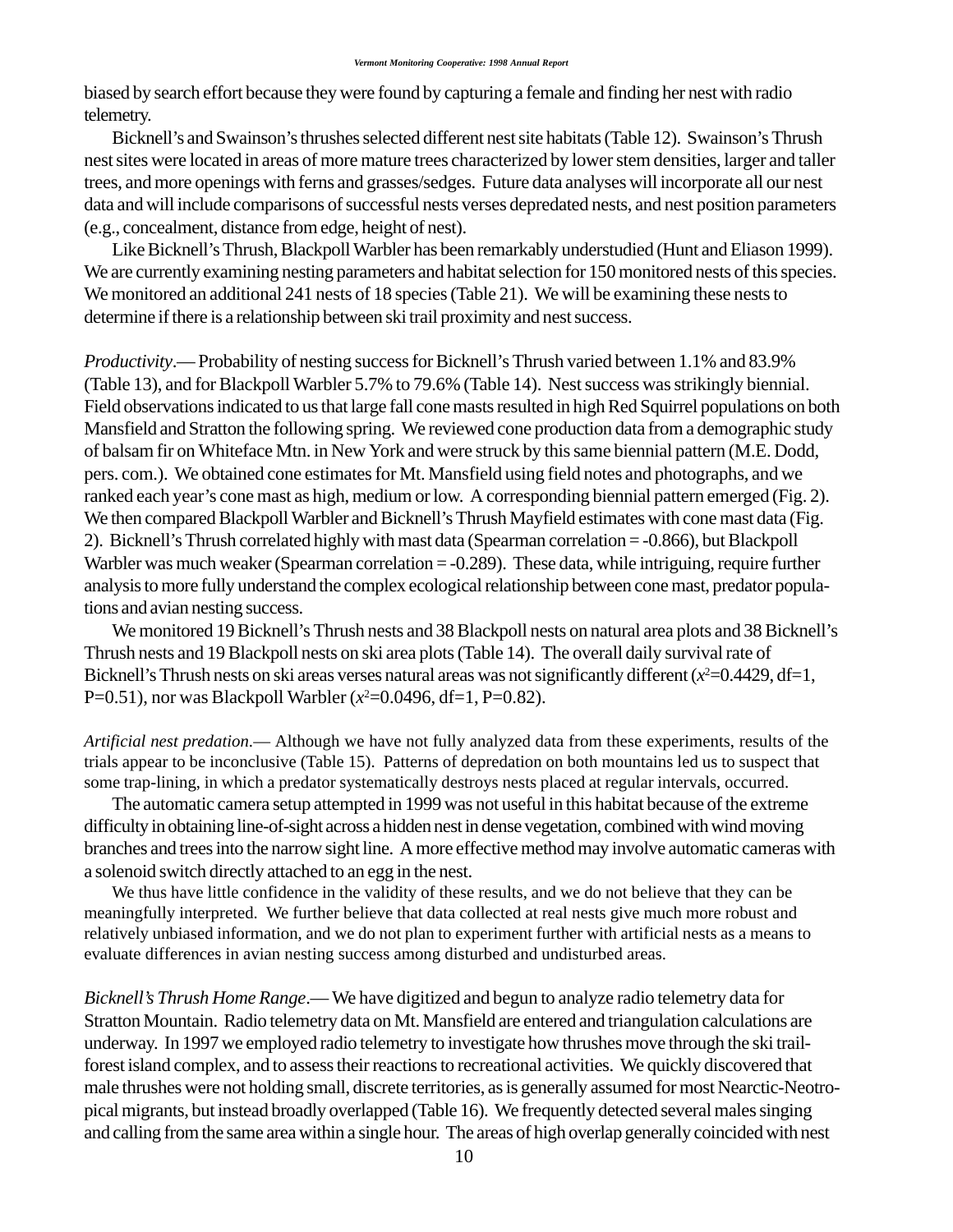site locations. However, unlike the Dunnock (*Prunella modularis*), males do not defend exclusive areas that encompass more than one female (Davies 1992), but appear to behave more like male Smith's Longspurs (*Calcarius pictus*), which defend small areas around the female (Briskie 1992). Bicknell's Thrush females tend to occupy home ranges with little or no overlap, and these are much smaller than male home ranges (Table 17). Our field observations suggested that females aggressively protect territories, especially during the brief period of mating and egg laying. Further analyses of our radio telemetry data should better elucidate the dispersion patterns and movements of Bicknell's Thrush, particularly in relation to its complex mating system (below).

*Bicknell's Thrush mating system*.— We monitored a total of 27 nests in 1997-99 to determine the number of male feeders at each. Of the 21 nests that provided adequate data, 14 (70%) were attended by two provisioning males (Table 18). Four (20%) nests were provisioned by a single male, while one nest was attended by 3 males and another nest by 4 males (Table 18). Only three nests were attended by secondyear (SY) males (one each at FORE99.1, OCTA99.2, and STRB97.1) and only three nesting females were SY birds (FORE99.1, RABR99.4 and STRB98.3).

Four males were documented to provision more than one nest during a single breeding season, and three of these individuals simultaneously fed two broods. The nests were located 186-443m apart. In one case a male shared provisioning at a nest (OCTA99.5) until the young fledged, then began to provision simultaneously at another nest 443m away (OCTA99.6) when it hatched (Fig. 3). He left the care of the fledglings from the first nest to the other male for at least the first day. He fed the nestlings in the second nest at nearly the same rate as both of them combined at the first nest (Fig.3).

We documented three instances of males provisioning young at nests of the same female in successive years. Nests were located 45m (STRB97.4 and 98.8), 56m (OCTA98.1 and 99.6) and 115 m (RABR97.4 and 98.2) apart, respectively. At nest OCTA98.1 the male shared provisioning with one other bird, making only 26% of the total male feeding trips. In the following year at OCTA99.6, he was the lone provisioning male and fed at nearly the same rate as the female (Table 18).

Of the 21 video taped nests, ten nests from Mt. Mansfield were sufficiently taped to enable chick provisioning analyses (Table 18). Each nest was recorded for 6-48 hrs with a total of 180.4 hrs of quality 2 and 3 video tape. Four of these nests had one provisioning male and six had  $=2$  males ( $n = 4$  with 2 males,  $n = 2$  with 3 or 4 males).

In seven cases females were found to provision at slightly higher rates than the combined male rate (Fig. 2). However, this difference was not significant (Wilcoxon signed ranks test; Z= -0.969, P=0.33). Females provisioned more at all four nests with a single male and at half of the nests with =2 males, but not significantly so in either case (Wilcoxon signed ranks test with one male:  $Z = -1.841$ ,  $P = 0.066$ ; with  $= 2$  males,  $Z =$ 0.105, P=0.9). Only at the four male nest did the female provision at a much lower rate than the males. Three of the six multiple male nests were attended by a male that provisioned at a significantly higher rate than the other males (Fig. 4).

We examined the relationships between the number of males at each nest and the relative provisioning rates of each individual (Fig. 5a). The highest relative provisioning rates were shown by males at 2-male nests. However, these rates did not significantly differ from those of males at single male, 3-male or 4-male nests (Kruskal-Wallis *H*=7.217, df=3, P=0.065). Likewise, individual female relative provisioning rates did not differ between single male nests and multiple male nests (U-test =9.5, df=1, P=0.59). We found no difference in total relative male provisioning rates between single male nests and =2-male nests (U-test=19,  $df=1$ , P=0.13) nor in total relative provisioning rates by both sexes (U-test =13, df =1, P=0.83; Fig. 5b).

We compared nesting success of single male nests (*n*=4) with multiple male nests (*n*=17; Table 18) and found no significant differences. At single male nests median clutch size was 3 eggs verses 3.5 for multiple male nests (U-test=24, df=1, P=0.38). The median number of eggs hatching was 3.0 for both groups, and the median number of fledglings was 2.5 for single male nests and 3.0 for multiple male nests (U-test=23.5,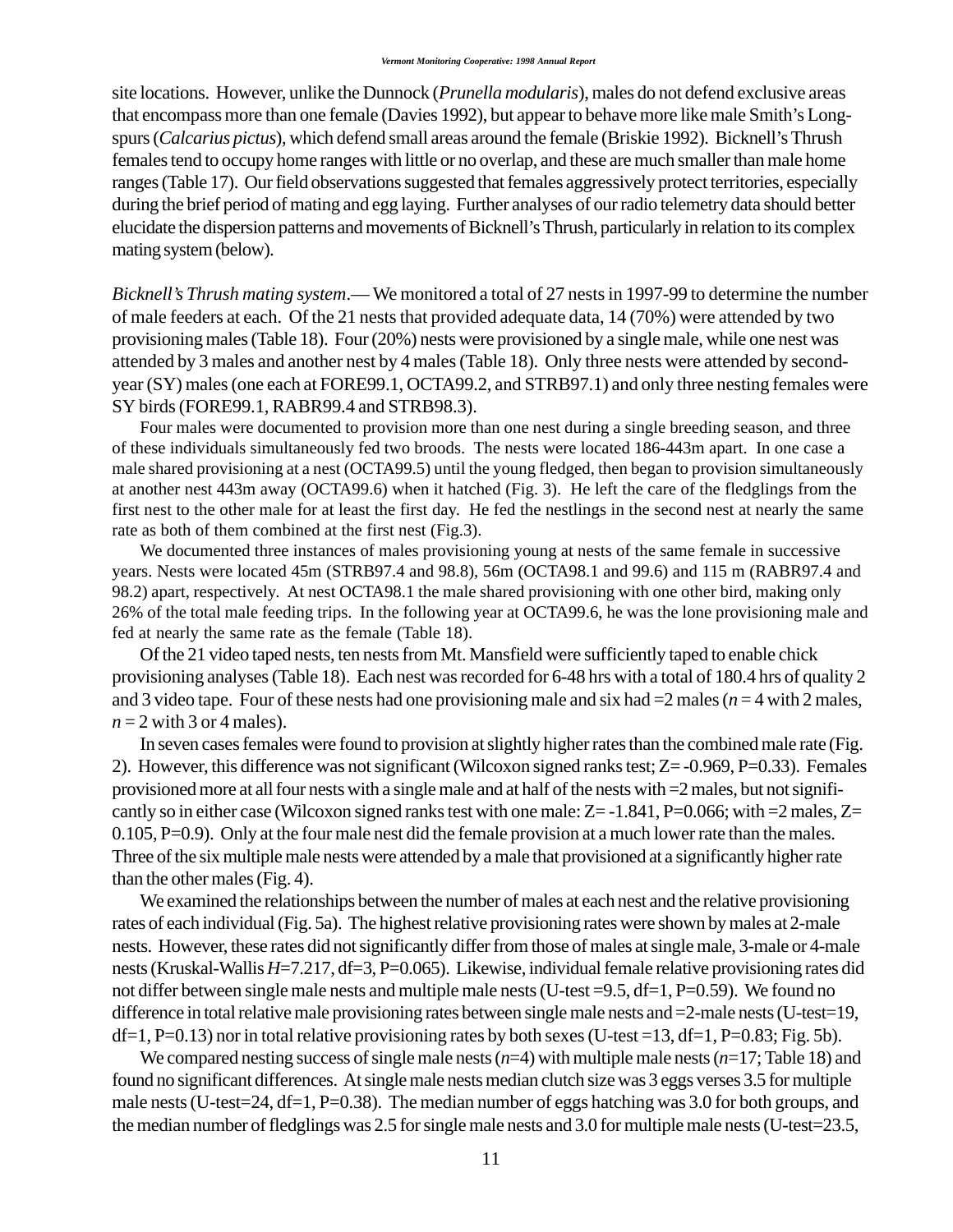df=1, P=0.4). Larger sample sizes in the future will enable us to more fully explore these differences and calculate Mayfield nest success estimates for each period of the nesting cycle.

We collected blood samples from adults (n=23) and four clutches on Stratton Mountain in 1998. In all four cases paternity was mixed and maternity was unique (Table 19). Unfortunately, none of these nests were sufficiently monitored to correlate paternity results with male visitation and feeding rates. However, at 3 of the nests we documented at least one visit by a male that had no paternal relationship with any of the young (Table 19). We are currently analyzing blood samples from 8 clutches collected on Mt. Mansfield and 2 clutches Stratton Mountain in 1999. Most of these nests were well-monitored by videography and will allow us to compare paternity and feeding visits. Additionally, we are analyzing the sex ratio of each clutch to investigate possible correlations between sex ratio at hatching and the male-biased sex ratio that we have found among adults (see below).

It has been suggested that this type of mating system may be caused by a skewed sex ratio (Davies 1992, Ridpath 1972). Because our capture-mark-recapture sampling employed both active and passive mist netting, which may have caused differential capture probabilities for males and females, estimating sex ratios of populations was not straightforward. To determine if a bias existed, we estimated adult male and female recapture rates from MANS, RABR, and STRB (STRA was not used because of sparse data) and compared them using methods described in Lebreton et al. (1992) and Cooch and White (1999), using the program MARK (White and Burnham 1999). As described above (see *Survivorship and recruitment*), for both MANS and STRB the most parsimonious model did not show sex or time effects for capture probabilities. However, the most parsimonious model for RABR did show a sex effect for capture probabilities. Additionally, a likelihood ratio test (LRT) between the general model {F. *P* }and the reduced model {F. *P*.} was significant ( $x^2$ =5.902, df = 1, P=0.0151), indicating a better fit of the general model. Because there does not appear to be a sex bias in capture probabilities for MANS (LRT:  $x^2 = 0.204$ , df=1, P=0.6515) or for STRB (LRT:  $x^2$ =0.000, df=1, P>0.9), we used the annual male:female ratio from breeding season captures on these two plots as an estimate of the sex ratio. The overall mean male **:** female ratio was  $1.9 \text{ (SD<sub>±</sub>0.44)}$  with an annual range of 1.4 to 2.8. We are exploring possible causes for this biased sex ratio, which include sexual habitat segregation on the wintering grounds that might lead to differential overwinter survivorship, or sex bias in individual clutches.

The mating system of Bicknell's Thrush appears to be very unusual. About 2.5% of bird species are known to breed in groups, where three or more individuals cooperate to raise a brood (Brown 1987, Stacey and Koenig 1990). Many of these consist of a monogamous breeding pair with *n* helpers who are collateral kin of the brood (Brown 1987, Hartley and Davies 1994, Stacey and Koenig 1990). However, some species' mating associations consist of >1 males that both mate and at least potentially fertilize a female *and* cooperate in provisioning her single brood. This has been described for at least thirteen species representing ten families (Table 20).

This breeding system has generally been termed cooperative polyandry (Faaborg et al. 1980, Faaborg and Patterson 1981), however these species exhibit a diverse array of underlying mechanisms and strategies. In Dunnocks, for example, female promiscuity leads to a variable mating system because dense habitat cover makes it difficult for males to monopolize females, and small prey sizes make more male help valuable for chick provisioning (Davies 1992). Unlike Dunnocks, Smith's Longspur males do not defend individual territories, but are described as female-defense polygynandry (Briskie 1992). This system may be due to low food availability when females arrive and begin egg laying, which causes them to range widely. Coupled with a very short breeding season, this creates conditions where males may be unable to economically defend large territories. Similarly, the cooperative polygynandrous mating system of Alpine Accentors is thought to be due to widely dispersed and patchy food resources combined with asynchrony in female breeding (Davies et al. 1995). However, unlike Smith's Longspurs, male accentors jointly defend a large group home range. Increased survival and enhanced life time reproductive success may drive the formation of cooperative groups of Acorn Woodpeckers and Galapagos Hawks (Koenig and Mumme 1987, Faaborg et al. 1980).

Some of these species exhibit a variable mating system that may include monogamy, polygyny, polyandry, and polygynandry within the same population (Davies 1992, Faaborg et al. 1995, Goldizen et al. 1998,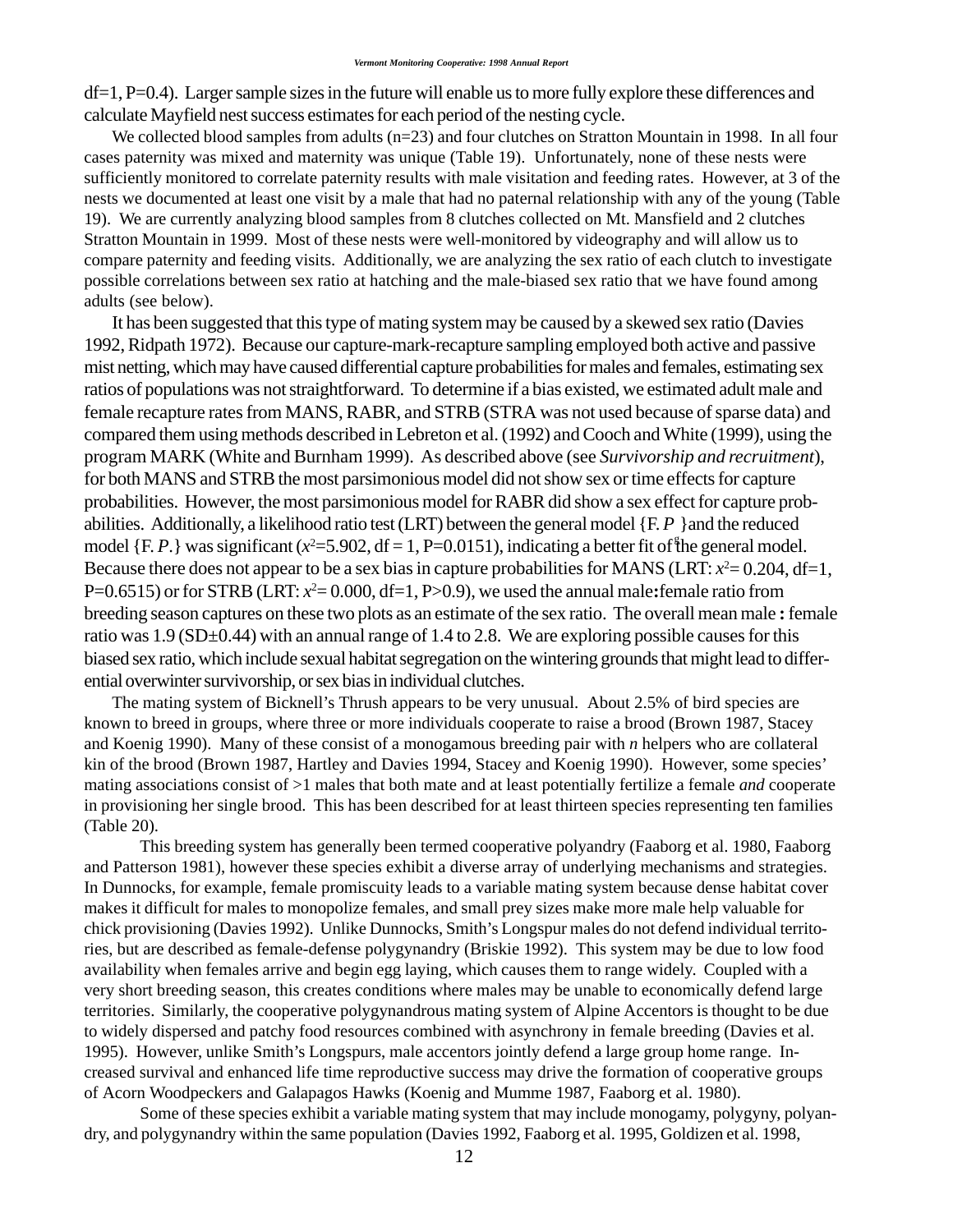Koenig and Mumme 1987). Stacey (1982) suggested that mating systems of group-living species occupy a continuum from functional monogamy to complete female promiscuity, in which all males copulate freely and equally with the female. His model suggests that when female promiscuity is beneficial, male-male competition to increase individual reproductive success via monopolization of female(s) will balance with male-male cooperation for survival of young.

Wallace (1939) first detailed the natural history of Bicknell's Thrush *(Catharus bicknelli)* and described two males provisioning young at one nest. He considered the second male to be "extra" and apparently assigned little importance to his keen observation. We confirmed his finding through observations of a color banded population in 1997 and initiated an intensive study of this species' mating system in 1998. We believe that Bicknell's Thrush mating system is best described as cooperative polyandry/ polygynandry, because multiple males breed with each female and cooperate in nestling provisioning, occasionally with multiple females.

*Management and conservation implications*.— Pending full analysis of our existing data, and compilation of more robust data for many aspects of this research, it is premature to provide definitive management recommendations. However, we have worked closely with several ski areas and with the Vermont Fish and Wildlife Department to provide preliminary guidelines for ski area land managers (Appendix A) and to address several site-specific management issues. We developed a mitigation plan with Stratton Mountain for an area of new lift construction in 1999, setting aside for reforestation an area of developed trails equal in size to an area that was removed by construction activities. This exchange also served to connect several small islands of habitat, enhancing their collective value to Bicknell's Thrush and other species. We will continue to develop management guidelines as our data analyses and experience warrant, and to provide advice when requested. A detailed, rangewide conservation assessment and management plan is in the early stages of preparation, but will require additional field data collection and analysis.

*Information dissemination and education*.— We worked with Stratton Mountain to develop an educational facility on the mountaintop in 1999. This facility features a display on Bicknell's Thrush and other montane forest birds, similar to a display we helped to create at the visitors center on Mt. Mansfield in 1994. We regularly disseminated project information during the summer through informal discussions with hikers, birders, other recreationists, and summer camp groups. Our research was filmed by the Discovery Channel's Animal Planet "All Bird TV" program and aired on 4 and 5 December 1998. We also presented several public slide lectures to local bird and outdoor clubs. We presented a poster paper titled "Home range overlap and movements by male Bicknell's Thrushes during the breeding period: implications for spotmapping" at the Association of Field Ornithologists annual meeting in October of 1998. We also organized a scientific paper session, titled "Ecology and Conservation of Bicknell's Thrush" at the 117<sup>th</sup> Stated Meeting of the American Ornithologists' Union in August of 1999. C. Rimmer chaired the session, and project staff contributed 3 papers. We are currently preparing or planning at least 10 scientific papers for submission to refereed professional journals, including the Bicknell's Thrush Birds of North America account, which will be completed in October of 2000. We participated in meetings of the U.S.-Canada Bicknell's Thrush Study Group during September of 1998 in Montreal; May of 1999 in Woodstock; and August of 1999 in Ithaca, NY. This group has an informational web page on Bicknell's Thrush (http:// www.ns.ec.gc.ca/wildlife/bicknells\_thrush/) in both English and French, with plans for a future Spanish translation. We actively participated in the Partners In Flight Northeast Regional Steering Committee, and we are helping to develop the montane forest habitat sections of 3 physiographic area conservation plans by providing scientific expertise, data and review. The preliminary plans can be reviewed at http:// www.partnersinflight.org/pifbcps.htm.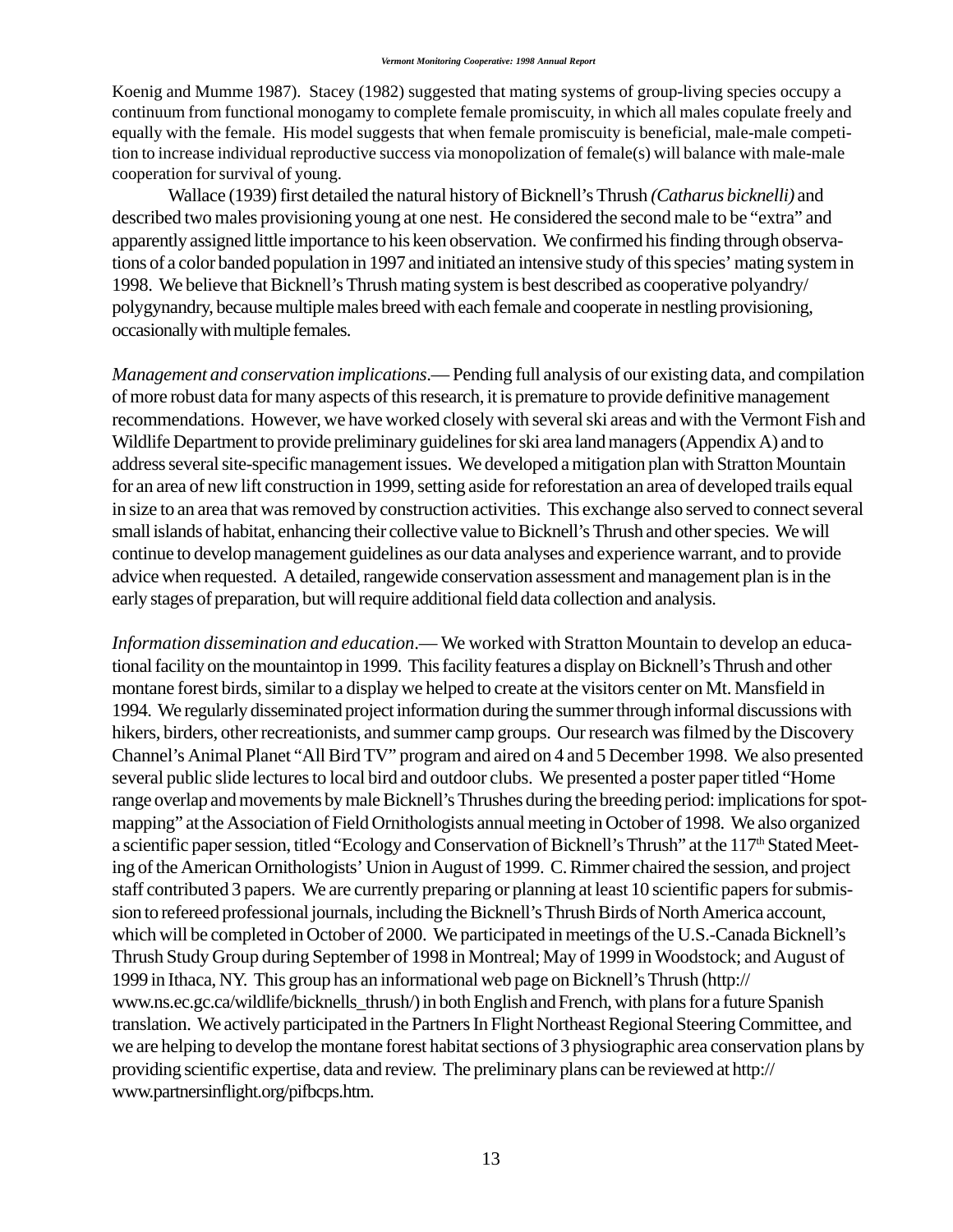*Future study plans*.— In 2000 we will continue intensive studies on the Mt. Mansfield RABR and OCTA plots and on Stratton Mountain's STRA and STRB plots. We will suspend research on Mt. Mansfield's MANS plot, due to logistical and funding difficulties. Intensive data collection will include: 1) continued capture-mark-recapture of Bicknell's Thrush and Blackpoll Warbler; 2) nest monitoring of all species, with nest finding for Bicknell's aided by radio tagging females; 3) cone mast and Red Squirrel population monitoring; and 4) a final year of blood sampling and nest videography of Bicknell's Thrush for mating system studies. We will also sample blood and secondary feathers from Bicknell's Thrush, Blackpoll Warbler, Myrtle Warbler *(Dendroica coronata)*, and White-throated Sparrow *(Zonotrichia albicollis)* at several sites in the Northeast to examine mercury body burdens. Finally, we will launch our "Mountain Birdwatch" citizen science project for long term population trend monitoring.

Several components of our 8-year data base have not yet been adequately analyzed or published. This will be a top priority in 2000/2001. We will complete the Birds of North America account during fall 2000 and at least 4 other major peer-reviewed publications by late winter 2001, plus several other shorter papers. We will also begin a comprehensive conservation assessment and management plan for Bicknell's Thrush, using our data from the breeding and wintering grounds, incorporating an extensive data set on migration from banding and museum specimen records, and including data and input from our colleagues in Canada.

# ACKNOWLEDGEMENTS

We are extremely grateful to our field staff for their countless hours of dedicated work. They include Jim Tietz (1997-99), Gabriel Colbeck (1998-1999), Jeff Farrington (1998-99), Mark Pickering (1998-99), Val Stori (1997-99), Jim Chace (1995-96), Kurt Karwacky (1996-97), Tim Redman (1997-98), Mia Sondreal (1997-98), Pete Guenther (1997-98 artificial nest experiments), Dan Froehlich (1995), Tait Johanssen (1995), J. Daniel Lambert (1995), Ken Levenstein (1995), Robert Allen (1996), Kurt Thiede (1996), Jesus Almonte (1997), Jennifer Dhundale (1997), Fritz Gerhardt (1997), Luke Harding (1997), Dan Harrington (1997), Kristin Covert (1998), Colleen Dwyer (1998), Laura Gould (1998), Eric Kruger (1998), Mike Pepi (1999), T. Brandt Ryder (1999), Melissa Songer (1999), Gabriel Willow (1999), and many important volunteers. The following deserve special thanks for assistance with data input and analysis: Mark Pickering (video, band data, radio telemetry, point counts), Collen Dwyer (radio telemetry) and Jeff Farrington (nest data). We are also grateful for invaluable logistic support received from the Stratton Corporation and the Mt. Mansfield Company. The Hanover Food Coop and Food For Thought in Stowe provided much-appreciated donations of food for our Stratton and Mansfield field crews, respectively. Finally, we thank the organizations that have helped to fund our work since 1992. These include the Conservation and Research Foundation, the Davis Conservation Foundation, the Frank and Brina Sands Foundation, the National Fish and Wildlife Foundation, the Nuttall Ornithological Club, the Philanthropic Collaborative, Inc., the Plumsock Fund, the Stratton Corporation, the Thomas Marshall Foundation, the Vermont Monitoring Cooperative, the USDA Forest Service, the U.S. Fish and Wildlife Service, the William P. Wharton Trust, and many individual donors.

# LITERATURE CITED

Aborn, D. A. and F. R. Moore. 1997. Pattern of movement by Summer Tanagers (*Piranga rubra*) during migratory stopover: a telemetry study. Behavior 134: 1077-1100.

American Ornithologists' Union. 1995. Fortieth supplement to the AOU checklist of North American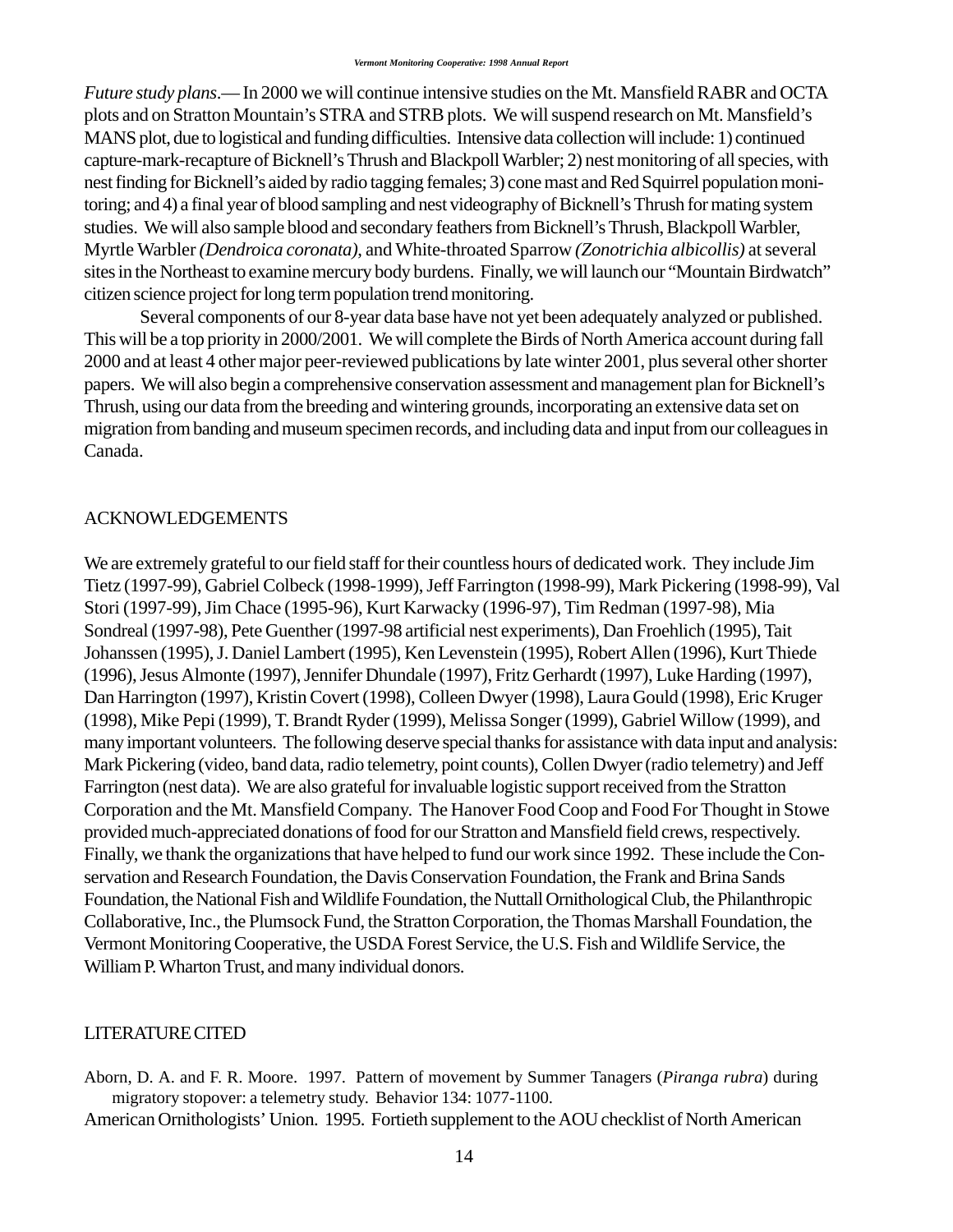birds. Auk 112:819-830.

- Atwood, J.L., C.C. Rimmer, K.P. McFarland, S.H. Tsai, and L.R. Nagy. Distribution of Bicknell's Thrush in New England and New York. Wilson Bull. 108:650-661.
- Bertram, D.F., I.L. Jones, E.G. Cooch, H.A. Knechtel and F. Cooke. 2000. Survival rates of Cassin's and Rhinoceros Auklets at Triangle Island, British Columbia. Condor 102:155-162.
- Blondel, J., C. Ferry, and B. Frochot. 1981. Point counts with unlimited distance. *In* Ralph, C. J. Scott and J. Michael, eds. Estimating numbers of terrestrial birds. Studies in Avian Biology 6:414-420.
- Briskie, J.V. 1992. Copulation patterns and sperm competition in the polygynandrous Smith's Longspur. Auk 109:563-575.
- Briskie, J.V., R. Montgomerie, T. Poldmaa, and P.T. Boag. 1998. Paternity and paternal care in the polygynandrous Smith's Longspur. Behav. Ecol. Sociobiol. 43:181-190.
- Brooke, M de L. and I.R. Hartley. 1995. Nesting Henderson Reed-warblers (*Acrocephalus vaughani taiti*) studied by DNA fingerprinting: unrelated coalitions in a stable habitat? Auk 112: 77-86.
- Brown, J.L. 1987. Helping and communal breeding in bird ecology and evolution. Princeton University Press. Princeton, New Jersey.
- Burke, T., N.B. Davies, M.W. Bruford, and B.J. Hatchwell. 1989. Parental care and mating behavior of polyandrous Dunnocks *Prunella modularis* related to paternity by DNA fingerprinting. Nature 338:249- 251.
- Burnham, K.P. and D.R. Anderson. 1998. Model selection and inference- a practical information-theoretic approach. Spring-Verlag. New York.
- Chomczynski P, Mackey K, Drews R and Wilfinger W. 1997. DNAzol: a reagent for the rapid isolation of geonomic DNA. BioTechniques 22: 550-553.
- Collier, B and G.E. Wallace. 1989. Aging *Catharus* thrushes by rectrix shape. J. Field Ornithol. 60: 230- 240.
- Collins, B.T. 1997. ESTQN: a program to analyze trend data. National Wildlife Research Center, Canadian Wildlife Service, Environment Canada.
- Cooch E. and G. White. 1998. Using MARK: a gentle introduction. Web site: www.canuck.dnr.cornell.edu/misc/cmr/mark/docs/
- Davies, N.B. 1985. Cooperation and conflict among Dunnocks *Prunella modularis* in a variable mating system. Anim. Behav. 33: 628-648.
- Davies, N.B. 1992. Dunnock behavior and social evolution. Oxford University Press, New York.

Davies, N.B., I.R. Hartley, B.J. Hatchwell, A. Desrocher, J. Skeer and D. Nebel. 1995. The polygynandrous mating system of the alpine accentor *Prunella collaris*. I. Ecological causes and reproductive conflicts. Anim. Behav. 49:769-788.

- DeHayes, D. H., P. G. Schaberg, G. J. Hawley, and G. R. Strimbeck. 1999. Acid rain impacts on calcium, nutrition and forest health. BioScience 49: 789-800.
- Dow, D.D. and M.J. Whitmore. 1990. Noisy Miner variations on the theme of communality. *In* Cooperative breeding in birds: long-term studies of ecology and behavior (eds. PB. Stacey and W.D. Koenig), pp 559- 592. Cambridge University Press.
- Eager, C. and M. B. Adams (Eds.). 1992. Ecology and Decline of Red Spruce in the Eastern United States. Springer-Verlag, New York and Berlin.

Ecological Software Solutions. 1999. LOAS: location of signal user's guide. Sacramento, CA.

- Erskine, A.J. 1992. Atlas of breeding birds of the Maritime Provinces. Nova Scotia: Nimbus Publishing Limited and the Department of Natural Resources. 270p.
- Faaborg, J, T. De Vries, C.B. Patterson, and C.R. Griffin. 1980. Preliminary observations on the occurrence and evolution of polyandry in the Galapagos Hawk (*Buteo galapagoensis*). Auk 97:581-590.
- Faaborg, J. and C.B. Patterson. 1981. The characteristics and occurrence of cooperative polyandry. Ibis 123: 477-484.
- Faaborg, J., P.G. Parker, L. Delay, T. de Vries, J.C. Bednarz, S. Maria Paz, J. Naranjo, and T.A. Waite. 1995.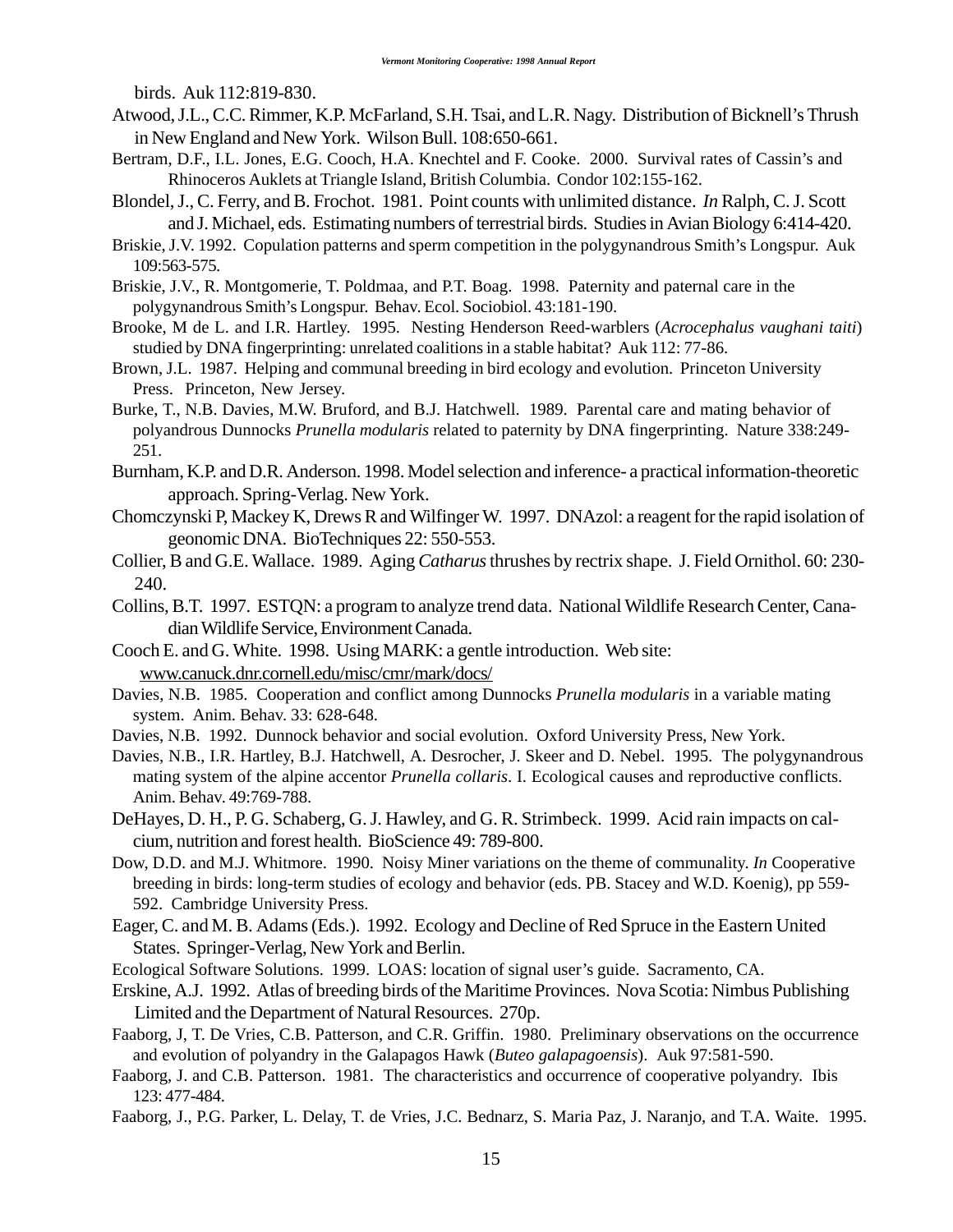Confirmation of cooperative polyandry in the Galapagos Hawk (*Buteo galapagoensis*). Behav. Ecol. Sociobiol 36: 83-90.

- Friedland, A.J., B.W. Craig, E.K. Miller, G.T. Herrick, T.G. Siccama, and A.H. Johnson. 1992. Decreasing lead levels in the forest floor of Northeastern, USA. Ambio 21: 400-403.
- Garnett, S.T. 1980. The social organization of the dusky moorhen, Gallinula tenebrosa. Australian Wildlife Research 7:103-112.
- Gauthier, J. and Y. Aubry, Eds. 1995. Les Oiseaux Nicheurs du Québec. Montréal, Canada.
- Gawel, J. E., B. A. Ahner, A. J. Friedland, and F. M. M. Morel. 1996. Role for heavy metals in forest decline indicated by phytochelatin measurements. Nature 381: 64-65.
- Gibbs, J.P. 1995. Monitor User's Manual. Version 6.2.
- Goldizen, A.W., D.A. Putland, and A.R. Goldizen. 1998. Variable mating patterns in Tasmanian Native Hen (*Gallinula mortierii*): correlates of reproductive success. J. Anim. Ecol. 67:307-317.
- Goldizen, A.W., J.C. Buchan, D.A. Putland, A.R. Goldizen, and E.A. Krebs. 2000. Patterns of mate-sharing in a population of Tasmanian Native Hens (*Gallinula mortierii*). Ibis 142:40-47.
- Harrington, T.C. 1986. Growth decline of wind-exposed red spruce and balsam fir in the White Mountains. Can. J. For. Res. 16: 232-238.
- Hartley I.R. and N.B. Davies. 1994. Limits to cooperative polyandry in birds. Proc. R. Soc. Lond. B 257:67- 73.
- Hartley, I.R., N.B. Davies, B.J. Hatchwell, A. Desrochers, D. Nebel, and T. Burke. 1995. The polygynandrous mating system of the alpine accentor, Prunella collaris. II. Multiple paternity and parental effort. Anim. Behav. 49: 789-803.
- Hensler, G L, and J.D. Nichols. 1981. The Mayfield method of estimating nesting success: a model, estimators and simulation results. Wilson Bull. 93:42—53.
- Hooge, P. N. and B. Eichenlaub. 1997. Animal movement extension to arcview. ver. 1.1. Alaska Biological Science Center, U.S. Geological Survey, Anchorage, AK, USA.
- Hunt, P.D. and B.C. Eliason. 1999. Blackpoll Warbler (*Dendroica striata*). *In* Birds of North America, No. 431 (A. Poole and F. Gill, eds.). The Birds of North America, Inc., Philadelphia, PA.
- Jamieson, I.G., J.S. Quinn, P.A. Rose, and B.N. White. 1994. Shared paternity as a result of an egalitarian mating system in a communally breeding bird, the Pukeko. Proc. R Soc. Lond. 257:271-277.
- Johnson, A. H. and T. G. Siccama. 1983. Acid deposition and forest decline. Environ. Sci. Technol. 17: 294A-305A.
- Johnson, A. H., S. B. McLaughlin, M. B. Adams, E. R. Cook, D. H. DeHayes, C. Eager, I. J. Fernandez, D. W. Johnson, R. J. Kohut, V. A. Mohen, N. S. Nicholas, D. R. Peart, G. A. Schier, and P. S. White. 1992. Synthesis and conclusions from epidemiological and mechanistic studies of red spruce decline. Pp. 387-411 *in* (C. Eager and M. B. Adama, Eds.), The Ecology and Decline of Red Spruce in the Eastern United States. Springer-Verlag, New York and Berlin.
- Johnson, D.H. 1979. Estimating nest success: the Mayfield method and an alternative. Auk 96:651-661.
- Kendall, W.L., B.G. Peterjohn, and J.R. Sauer. 1996. First-time observer effects in the North American Breeding Bird Survey. Auk 113:823-829.
- Koenig, W.D. and R.L. Mumme. 1987. Population ecology of the cooperatively breeding Acorn Woodpecker. Monographs in Population Biology 24. Princeton University Press.
- Lebreton, J-D., K.P. Burnham, J. Clobert, and D.R. Anderson. 1992. Modeling survival and testing biological hypotheses using marked animals: a unified approach with case studies. Ecological Monographs 62:67-118.
- Lenth, R.V. 1981. Robust measures of location for directional data. Technometrics 23: 77-81.
- Ligon, J.D. 1999. The Evolution of Avian Breeding Systems. Oxford University Press, Oxford, UK
- Link, W.A. and J.R. Sauer. 1994. Estimating equations estimates of trends. Bird Populations 2:23-32.
- Marchand, Peter J. 1983. Dendrochronology of a fir wave. Can. J. For. Res. 14:51-56.
- Marshall, T.C., J. Slate, L.E.B. Kruuk, and J.M. Pemberton, 1998. Statistical confidence for likelihood-based paternity inference in natural populations. Molecular Ecology 7(5): 639-655.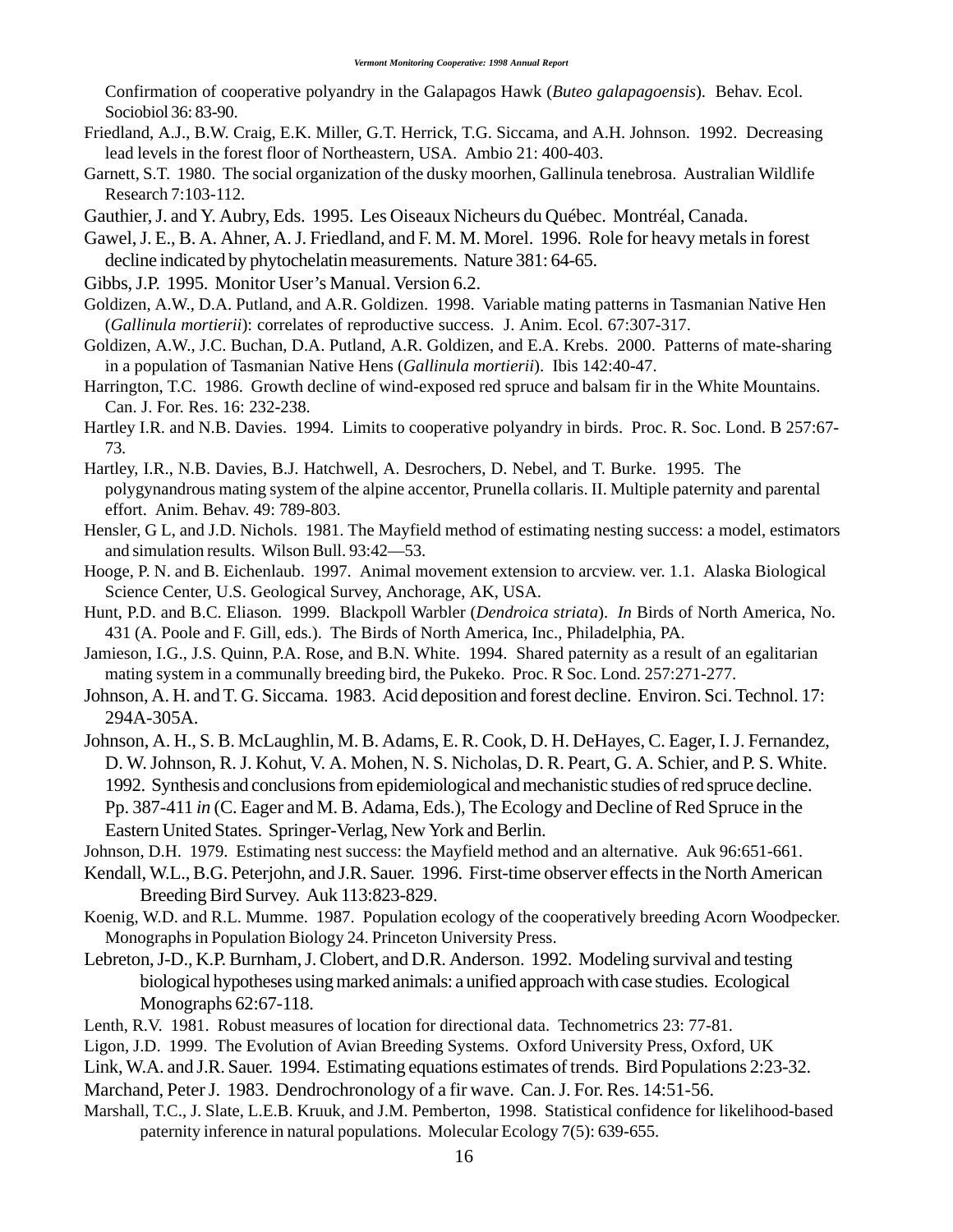- Martin, T.E., and G.R. Geupel. 1993. Nest-monitoring plots: methods for locating nests and monitoring success. J. Field Ornithol. 64:507-519.
- Martin, T.E., C.R. Paine, C.J. Conway, W.M. Hochachka, P. Allen, and W. Jenkins. 1997. BBIRD Field Protocol.. Montana Cooperative Wildlife Research Unit, Univ. Montana, Missoula, MT.
- Mayfield, H. 1961. Nesting success calculated from exposure. Wilson Bull. 73: 255-61.
- Mayfield, H. 1975. Suggestions for calculating nest success. Wilson Bull. 87:456-466.
- McFarland, K.P. and C.C. Rimmer. 1996. Investigations of Bicknell's Thrush *(Catharus bicknelli)* in the northeastern United States. Unpubl. report, Vermont Institute of Natural Science, Woodstock, VT.
- Millar, C.D., D.M. Lambert, A.R. Bellamy P.M. Stapleton, and E.C. Young. 1992. Sex specific restrictions fragments and sex ratios revealed by DNA fingerprinting in the Brown Skua. Heredity 83:350-355.
- Miller, E.K. and A.J. Friedland. 1999. Local climate influences on precipitation, cloud water, and dry deposition to an Adirondack subalpine forest: Insights from observations 1986-1996. J. of Env. Quality 28:270- 277.
- Miller-Weeks, M. and D. Smoronk. 1993. Aerial assessment of red spruce and balsam fir condition, 1985-86. USDA Forest Service, Northeastern Area NA-TP-16-93.
- Nakamura, M. 1995. Territory and group living in the polygynandrous alpine accentors *Prunella collaris*. Ibis 137:477-483.
- Nakamura, M. 1998a. Multiple mating and cooperative breeding in polygynandrous alpine accentor. II. Male mating tactics. Anim. Behav. 55:277-289.
- Nakamura, M. 1998b. Multiple mating and cooperative breeding in polygynandrous alpine accentor. I. Competition among females. Anim. Behav. 55:259-275.
- Nixon, E. 1996. A distribution survey of Bicknell's Thrush in New Brunswick. Unpubl. report, Canadian Wildlife Service and Canadian Forest Service.
- Nixon, E. Status report on Bicknell's Thrush (*Catharus minimus bicknelli*) in Canada. Unpubl. report, Canadian Wildlife Service.
- Ouellet, H. 1993. Bicknell's Thrush: taxonomic status and distribution. Wilson Bull. 105:545-572.
- Powell, L.A., D.G. Krementz, J.D. Lang, and M.J. Conroy. 1998. Effects of radio transmitters on migrating wood thrushes. J. Field Ornithol. 69:306-315.
- Prasad, A. M. and L. R. Iverson. 1999-ongoing. A Climate Change Atlas for 80 Forest Tree Species of the Eastern United States [database]. http://www.fs.fed.us/ne/delaware/atlas/index.html, Northeastern Research Station, USDA Forest Service, Delaware, Ohio.
- Pyle, P. 1997. Identification guide to North American passerines. Part I: Columbidae to Ploceidae. Slate Creek Press, CA. 732 pp.
- Rappole, J.H. and A.R. Tipton. 1991. New harness design for attachment of radio transmitters to small passerines. J. Field Ornithol. 62: 335-337.
- Reiners, W.A. and G.E. Lang. 1979. Vegetation patterns and precesses in the Balsam Fir zone, White Mountains, New Hampshire. Ecology 60:403-417.
- Ridpath, M.G. 1972. The Tasmanian Native Hen, *Tribonyx mortierii*. II. The individual, the group and the population. CSIRO Wildlife Research 17:53-90.
- Rimmer, C.C., J.L. Atwood, K.P. McFarland, and L.R. Nagy. 1996. Population density, vocal behavior and recommended survey methods for Bicknell's Thrush. Wilson Bull. 108: 639-649.
- Rizzo, D.M. and T.C. Harrington. 1988. Root movement and root damage of red spruce and balsam fir on subalpine sites in the White Mountains, New Hampshire. Can. J. For. Res. 18:991-1001.
- Rompré, G., V. Connolly, Y. Aubry, J.P. Savard, and G. Seutin. 1997. Distribution, abundance, and habitat requirements of Bicknell's Thrush in Quebec. Progress Report 1, McGill University and Canadian Wildlife Service.
- Rosenberg, K.V. and J.V. Wells. 1995. Importance of geographic areas to Neotropical migrant birds in the Northeast. Report submitted to U.S. Fish and Wildlife Service, Region-5, Hadley, MA.
- Sauer, J.R. and B.K. Williams. 1989. Generalized procedure for testing hypotheses about survival and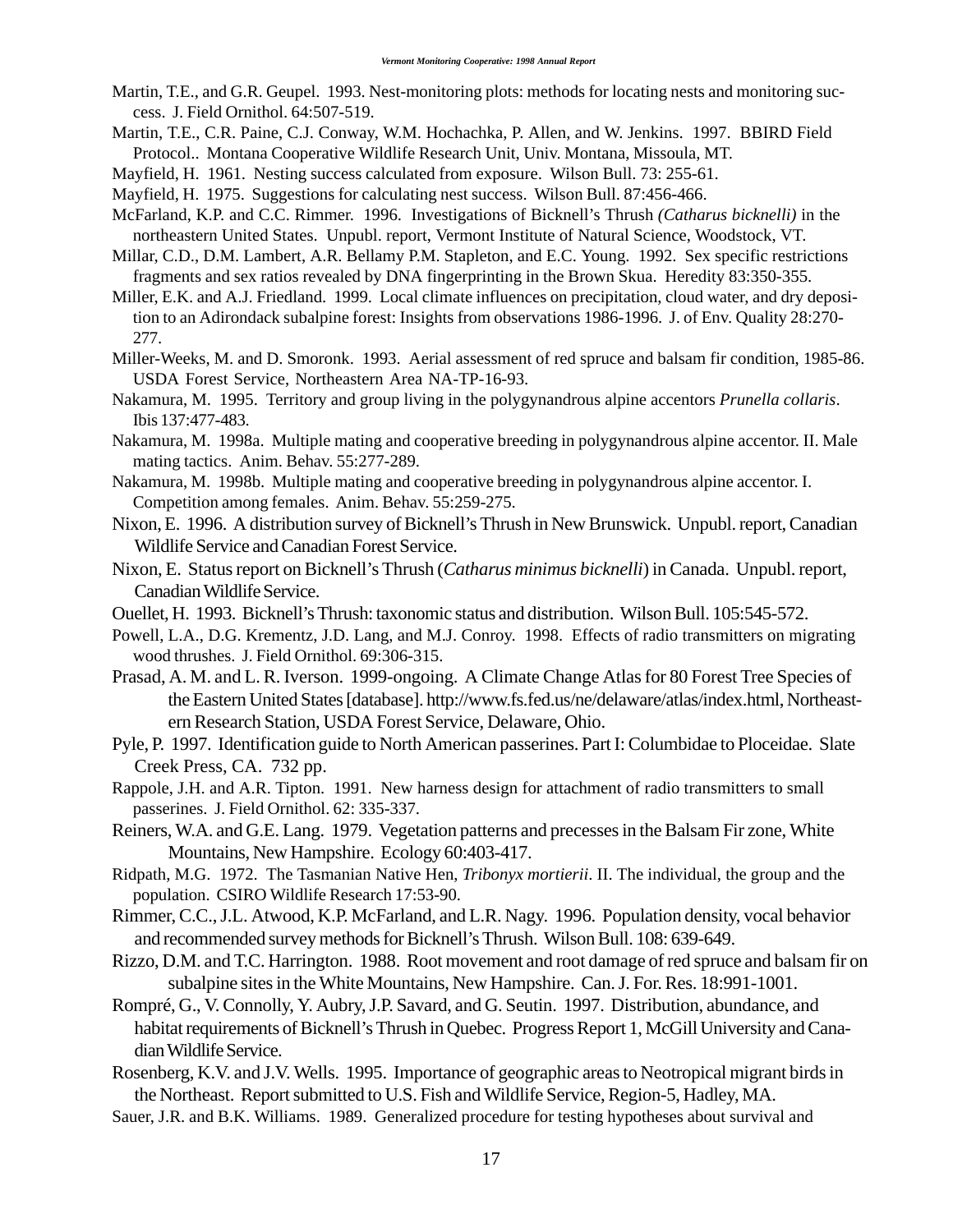recovery rates. J. of Wildl. Mange. 53: 137-142.

- Sauer, J.R., B.G. Peterjohn, and W. Link. 1994. Observer differences in the North American Breeding bird survey. Auk 111:50-62.
- Scherbatskoy, T. D., R. L. Poirot, B. J. B. Stunder, and R. S. Artz. 1999. Current knowledge of air pollution and air resource issues in the Lake Champlain basin. Pp. 1-23 *in* (T. O. Manley and P. L. Manley, Eds.), Water Resources Management. Vol. 14. American Geophysical Union, Washington, DC.
- Seaman, D.E. & Powell, R.A. 1996. An evaluation of the accuracy of kernel density estimators for home range analysis. Ecology 77:2075-2085.
- Seaman, D.E., J.J. Millspaugh, B.J. Kernohan, G. C. Brundige, K.J. Raedeke and R.A. Gitzen. 1999. Effects of sample size on kernel home range estimates. J. Wild. Manag. 63:739-747.
- Sherman, P. 1995. Social organization of cooperatively polyandrous White-winged Trumpeters (*Psophia leucoptera*). Auk 112: 296-309.
- Sprugel, D.G. 1976. Dynamic structure of wave-regenerated *Abies balsamea* forests in the northeastern United States. J. of Ecology 64:889-911.
- Stacey,PB and W.D. Koenig (eds.). 1990. Cooperative breeding in birds: long-term studies of ecology and behavior. Cambridge University Press, Cambridge, UK
- Stacy, P.B. 1982. Female promiscuity and male reproductive success in birds and mammals. Amer. Nat. 120:51-64.
- Tarboton, W.R. 1981. Cooperative breeding and group territoriality in the Black Tit. Ostrich 52:216-225.
- Wallace, G. J. 1939. Bicknell's Thrush, its taxonomy, distribution, and life history. Proc. Boston Soc. Nat. Hist. 41: 211-402.
- Wang, E.X. and G. Benoit. 1997. Fate and transport of contaminated lead in spodosols: A simple box model analysis. Water, Air and Soil 95:1-4.
- Welsh, D.A. 1995. An overview of the Forest Bird Monitoring Program in Ontario, Canada. *In:* Ralph, C.J., J.R. Sauer, and S. Droege, Tech. Eds. Monitoring bird populations by point counts. General Technical Report PSW-GTR-149, pp 93-97. Pacific Southwest Research Station. USDA Forest Service, Albany, CA.
- Westneat, D. F. 1995. Paternity and paternal behavior in the red-winged blackbird, Agelaius pheoniceus. Animal Behavior 49:21-35.
- White, G.C. & Garrott, R.A. 1990. Analysis of wildlife radio-tracking data. Academic Press, San Diego, CA.
- White, G.C. and K. P. Burnham. 1999. Program MARK: Survival estimation from populations of marked animals. Bird Study 46 Supplement, 120-138.
- Whittingham, L.A. and P.O. Dunn. 1998. Male parental effort and paternity in a variable mating system. Anim. Behav. 55:629-640.
- Whittingham, L.A., P.O. Dunn and R.D. Magrath. 1997. Relatedness, polyandry, and extra-group paternity in the cooperatively-breeding white-browed scrubwren (*Sericornis frontalis*). Behav. Ecol. Sociobiol. 40:261-270.
- Worton, B.J. 1989. Kernel methods for estimating the utilization distribution in home-range studies. Ecology 70:164-168.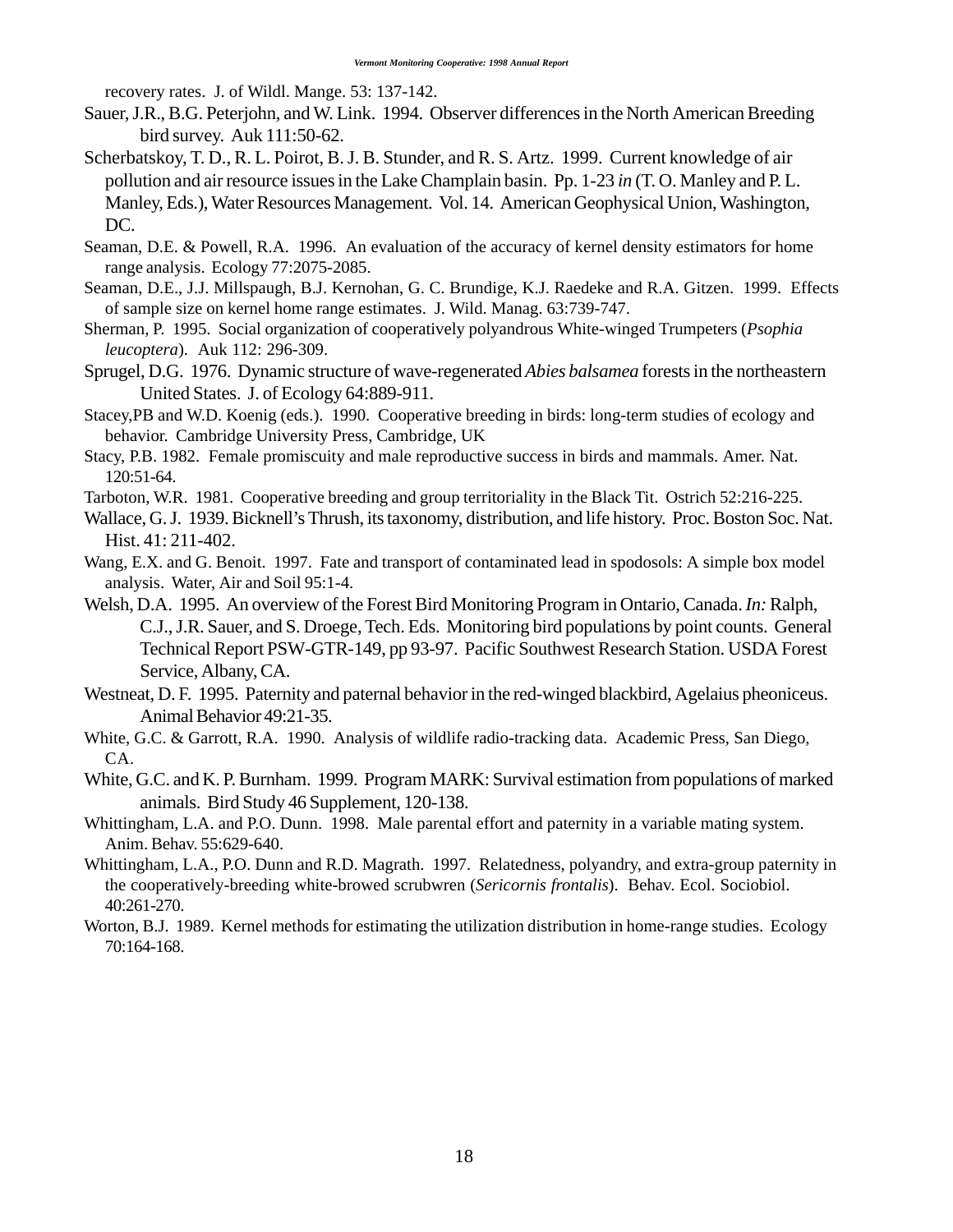*Vermont Monitoring Cooperative: 1998 Annual Report*